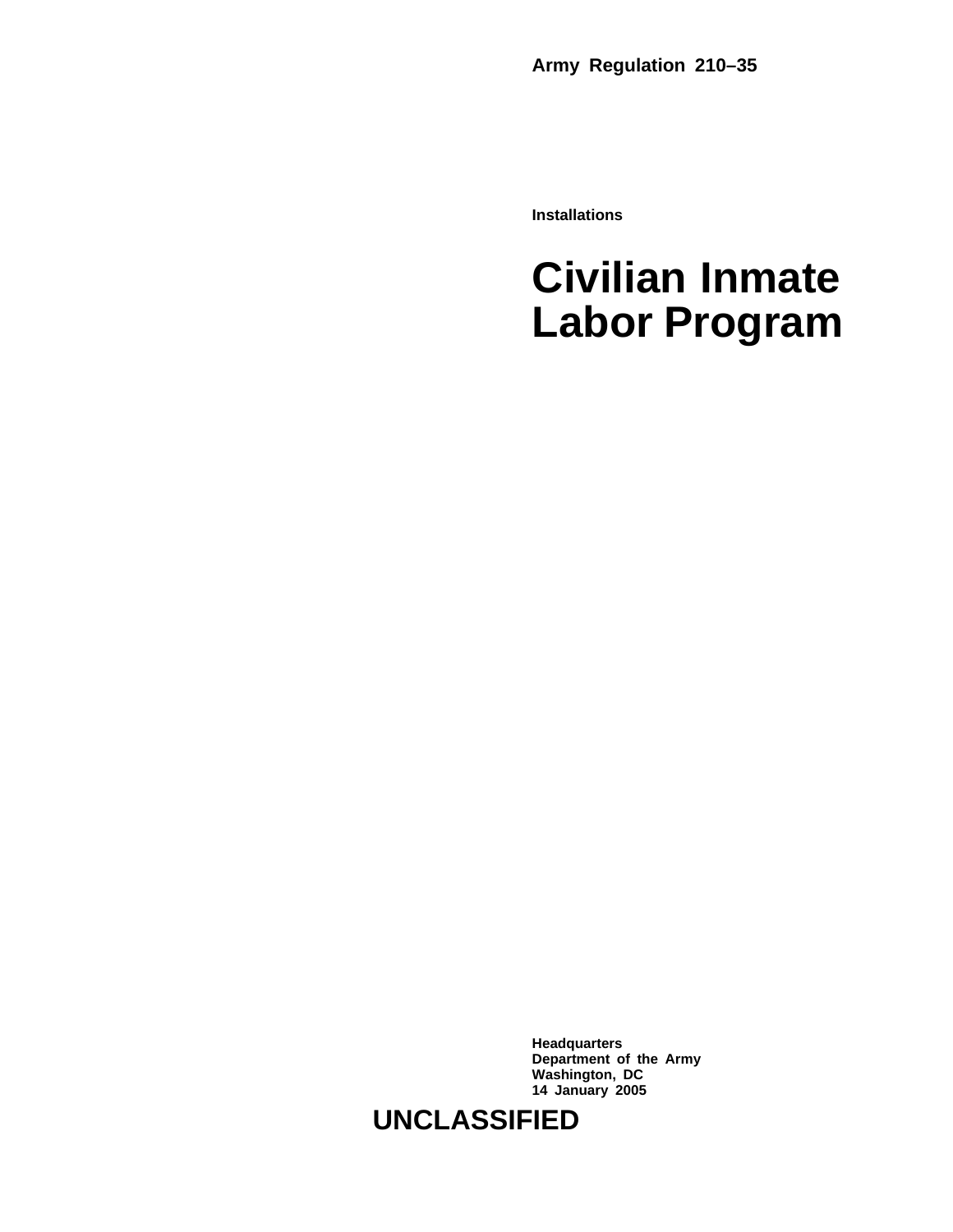## **SUMMARY of CHANGE**

AR 210–35 Civilian Inmate Labor Program

This rapid action revision dated 14 January 2005--

- o Assigns responsibilities to Headquarters, Installation Management Agency (para 1-4*j*).
- o Makes administrative and editorial changes (throughout).

This new regulation dated 9 December 1997

- o Provides Army policy and guidance for establishing civilian inmate labor programs and civilian prison camps on Army installations.
- o Discusses sources of Federal and State civilian inmate labor.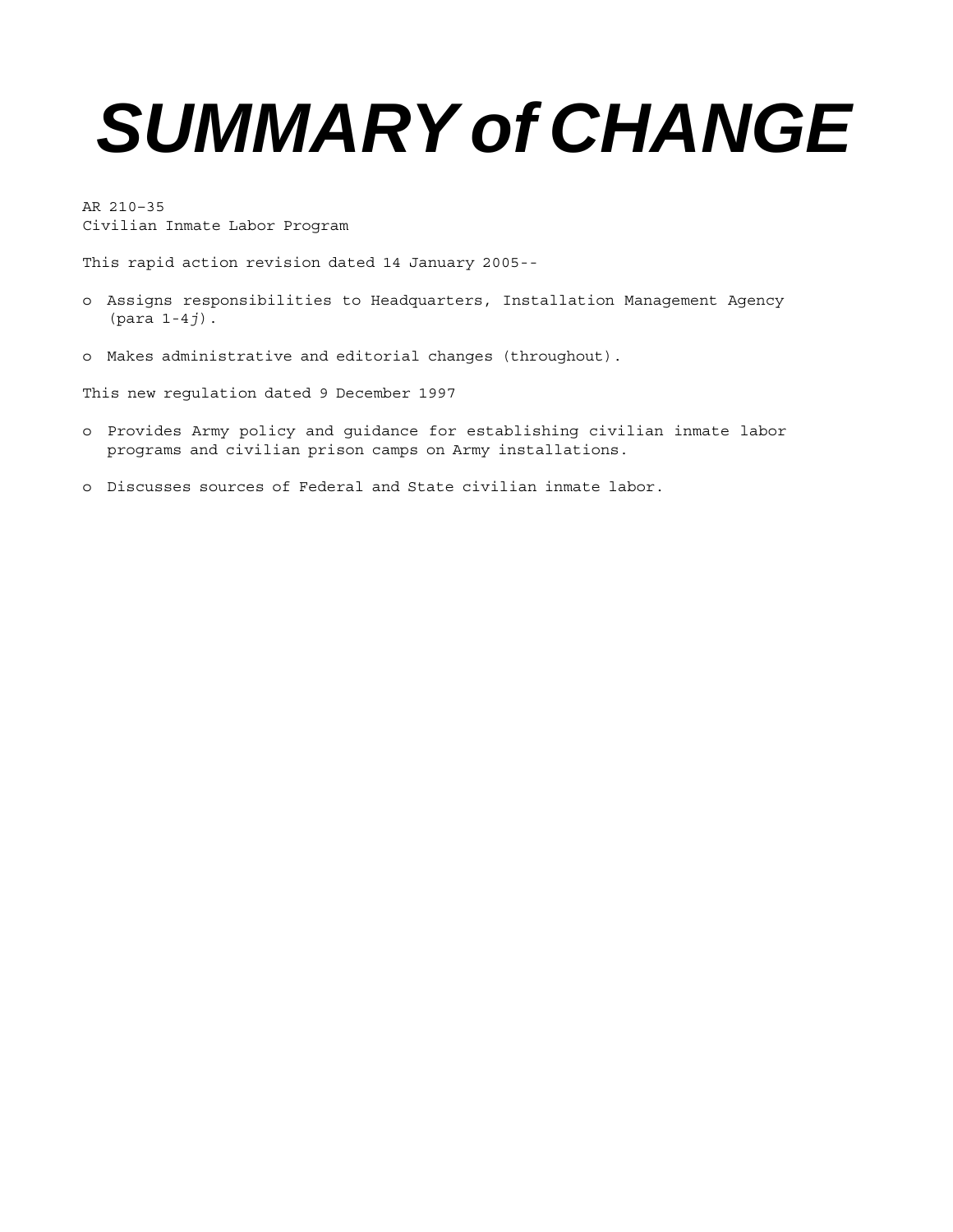**Headquarters Department of the Army Washington, DC 14 January 2005**

**Effective 14 February 2005**

#### **Installations**

#### **Civilian Inmate Labor Program**

By Order of the Secretary of the Army:

PETER J. SCHOOMAKER General, United States Army **Chief of Staff** 

Official:

Sandra R. Rile

SANDRA R. RILEY Administrative Assistant to the Secretary of the Army

**History.** This publication is a rapid action revision. The portions affected by this rapid action revision are listed in the summary of change.

**Summary.** This regulation provides guidance for establishing and managing civilian inmate labor programs on Army installations. It provides guidance on establishing prison camps on Army installations. It addresses recordkeeping and reporting incidents related to the Civilian Inmate Labor Program and/or prison camp administration.

**Applicability.** This regulation applies to the Active Army, the Army National

Guard of the United States, and the U.S. Army Reserve unless otherwise stated. During mobilization, the Assistant Chief of Staff for Installation Management may modify chapters and policies contained in this regulation.

**Proponent and exception authority.** The proponent of this regulation is the Assistant Chief of Staff for Installation Management. The proponent has the authority to approve exceptions or waivers to this regulation that are consistent with controlling law and regulations. The proponent may delegate this approval authority, in writing, to a division chief within the proponent agency or a direct reporting unit or field operating agency of the proponent agency in the grade of colonel or the civilian equivalent. Activities may request a waiver to this regulation by providing justification that includes a full analysis of the expected benefits and must include formal review by the activity's senior legal officer. All waiver requests will be endorsed by the commander or senior leader of the requesting activity and forwarded through their higher headquarters to the policy proponent. Refer to AR 25–30 for specific guidance.

**Army management control process.**

This regulation contains management control provisions and identifies key management controls that must be evaluated.

**Supplementation.** Supplementation of this regulation and establishment of command and local forms are prohibited without prior approval from Assistant Chief of Staff for Installation Management (DAIM–ZA), 600 Army Pentagon, Washington, DC 20310–0600.

**Suggested improvements.** Users are invited to send comments and suggested improvements on DA Form 2028 (Recommended Changes to Publications and Blank Forms) directly to Assistant Chief of Staff for Installation Management (DAIM–MD), 600 Army Pentagon, Washington, DC 20310–0600.

**Distribution.** This publication is available in electronic media only and is intended for command levels A, B, C, D, and E for the Active Army, Army National Guard of the United States, and the U.S. Army Reserve.

**Contents** (Listed by paragraph and page number)

#### **Chapter 1**

**Introduction,** *page 1* Purpose • 1–1, *page 1* References • 1–2, *page 1* Explanation of abbreviations and terms • 1–3, *page 1* Responsibilities • 1–4, *page 1* Civilian inmate labor programs • 1–5, *page 2* The process • 1–6, *page 2*

#### **Chapter 2 Establishing Installation Civilian Inmate Labor Programs,** *page 4*

Policy statement • 2–1, *page 4*

AR 210–35 • 14 January 2005 i

<sup>\*</sup>This regulation supersedes AR 210–35, dated 9 December 1997.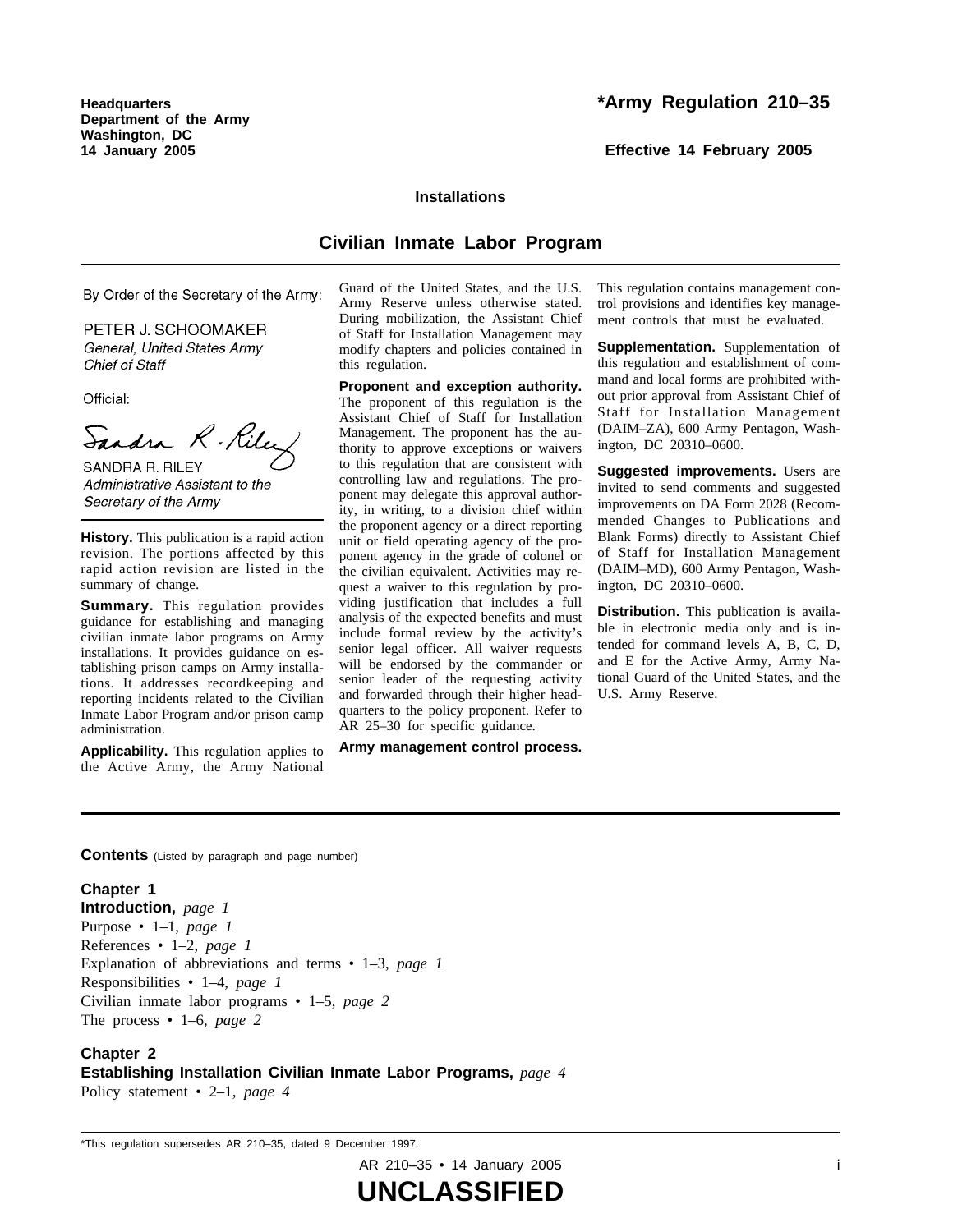#### **Contents—Continued**

Negotiating with corrections systems representatives • 2–2, *page 4* Governing provisions • 2–3, *page 4* Procedures for establishing installation civilian inmate labor programs • 2–4, *page 7*

#### **Chapter 3**

#### **Establishing Civilian Inmate Prison Camps on Army Installations,** *page 8*

Policy statement • 3–1, *page 8* Negotiating with correctional systems representatives to establish prison camps • 3–2, *page 8* Governing criteria civilian inmate prison camps • 3–3, *page 8* Governing provisions for operating civilian inmate prison camps on Army installations • 3–4, *page 9* Procedures for establishing a civilian inmate prison camp on Army installations • 3–5, *page 9* Interservice, interagency, or interdepartmental support agreements • 3–6, *page 10*

#### **Chapter 4**

**Reporting and Recordkeeping,** *page 10* Incident reports • 4–1, *page 10* Media coverage • 4–2, *page 10* Recordkeeping • 4–3, *page 11*

#### **Appendixes**

- **A.** References, *page 12*
- **B.** Memorandum of Agreement Format, *page 13*
- **C.** Sample Inmate Labor Plan, *page 19*
- **D.** Management Control Evaluation Checklist, *page 23*
- **E.** 18 USC 4125(A), and Executive Order 11755, *page 23*

#### **Figure List**

|  |  | Figure 1-1: Civilian Inmate Labor Program process, page 3                  |  |  |  |
|--|--|----------------------------------------------------------------------------|--|--|--|
|  |  | Figure B-1: Sample format for a memorandum of agreement, page 14           |  |  |  |
|  |  | Figure B-1: Sample format for a memorandum of agreement—continued, page 15 |  |  |  |
|  |  | Figure B-1: Sample format for a memorandum of agreement—continued, page 16 |  |  |  |
|  |  | Figure B-1: Sample format for a memorandum of agreement—continued, page 17 |  |  |  |
|  |  | Figure B-1: Sample format for a memorandum of agreement—continued, page 18 |  |  |  |
|  |  | Figure B-1: Sample format for a memorandum of agreement—continued, page 19 |  |  |  |
|  |  | Figure C-1: Sample Inmate Labor Plan—continued, page 20                    |  |  |  |
|  |  | Figure C-1: Sample Inmate Labor Plan—continued, page 21                    |  |  |  |
|  |  | Figure C-1: Sample Inmate Labor Plan—continued, page 22                    |  |  |  |

#### **Glossary**

#### **Index**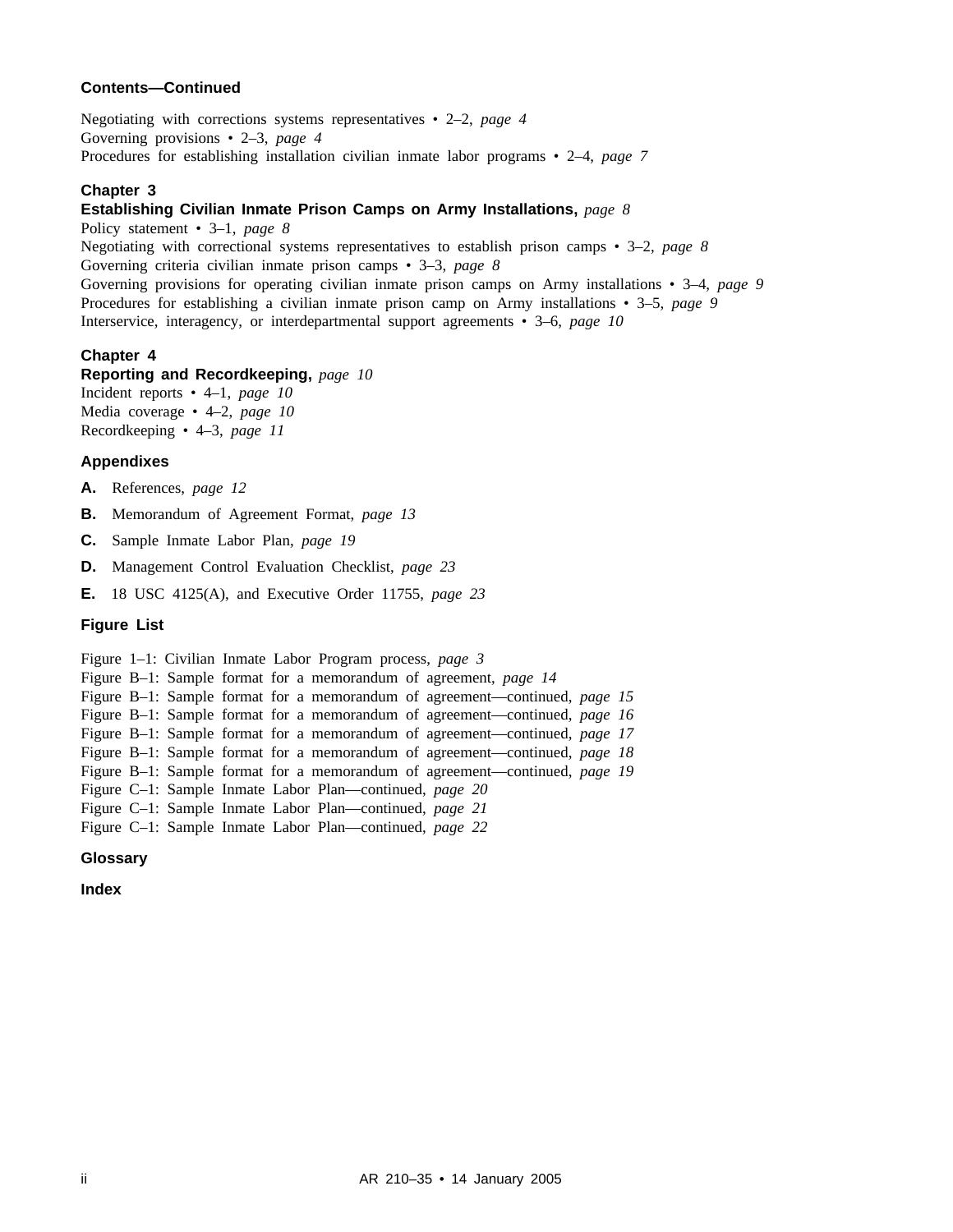#### **Chapter 1 Introduction**

#### **1–1. Purpose**

This regulation provides Army policy and guidance for establishing civilian inmate labor programs and civilian prison camps on Army installations. Sources of civilian inmate labor are limited to on– and off–post Federal corrections facilities, State and/or local corrections facilities operating from on–post prison camps pursuant to leases under Section 2667, Title 10, United States Code (10 USC 2667), and off–post State corrections facilities participating in the demonstration project authorized under Section 1065, Public Law (PL) 103–337. Otherwise, State and/or local inmate labor from off–post corrections facilities is currently excluded from this program.

#### **1–2. References**

Required and related publications and prescribed and referenced forms are listed in appendix A.

#### **1–3. Explanation of abbreviations and terms**

Abbreviations and special terms used in this regulation are explained in the glossary.

#### **1–4. Responsibilities**

*a.* The Assistant Secretary of the Army (Installations and Environment) (ASA(I&E)) will—

(1) Provide policy guidance and resolve policy issues.

(2) Provide overall program direction.

(3) Serve as approval authority for establishing civilian inmate labor programs and civilian inmate prison camps on Army installations.

(4) Provide procedural guidance on real property acquisition, management, and disposal relating to establishing prison camps on Army installations.

*b.* The Assistant Secretary of the Army (Financial Management and Comptroller) (ASA(FM&C)) will—

(1) Provide reimbursement policy guidance on interservice, interagency, and/or interdepartmental support agreements between installations and corrections facilities to establish civilian inmate prison camps on Army installations.

(2) Provide reimbursement policy for civilian inmate labor utilization, other than reimbursement for inmate labor itself.

(3) Review all actions pertaining to the Civilian Inmate Labor Program for compliance with Army financial management guidance.

*c.* The Chief of Public Affairs will—

(1) Monitor media coverage on installation civilian inmate labor programs and civilian inmate prison camps on Army installations.

(2) Coordinate all proposed media coverage of potential national interest concerning the Army Civilian Inmate Labor Program and civilian inmate prison camps with the Assistant Chief of Staff for Installation Management (ACSIM) prior to release.

*d.* The Assistant Secretary of the Army (Manpower and Reserve Affairs) (ASA(M&RA)) will—

(1) Provide policy guidance on inmate labor utilization issues pertaining to existing in–house resources.

(2) Provide policy guidance and procedures for apprising installation government employee labor unions of proposals to use civilian inmate labor and, for existing installation civilian inmate labor programs, apprising these unions of changes in agreements with corrections facilities governing inmate use.

*e.* The Assistant Chief of Staff for Installation Management will—

(1) Execute the Army Civilian Inmate Labor Program.

(2) Develop and implement policy and procedures for using civilian inmate labor and establishing civilian inmate prison camps on Army installations.

(3) Serve as the focal point for staff coordination on issues pertaining to the Civilian Inmate Labor Program and/or civilian inmate prison camps.

(4) Conduct a program review in accordance with AR 11–2 once every 5 years.

(5) Provide policy guidance on functions for which civilian inmate labor can be used.

(6) Review reports of availability pertaining to granting the use of Army real property.

(7) Immediately inform the Chief, Legislative Liaison of approval of civilian inmate labor programs and civilian inmate prison camps on Army installations to facilitate notification to interested members of Congress.

*f.* The General Counsel and the Judge Advocate General will review all actions pertaining to the Civilian Inmate Labor Program and civilian inmate prison camps for compliance with applicable laws and regulations.

*g.* The Chief of Engineers will, in those cases involving use of Army real property, handle all matters pertaining to granting the use of Army real property.

*h.* The Provost Marshal General will—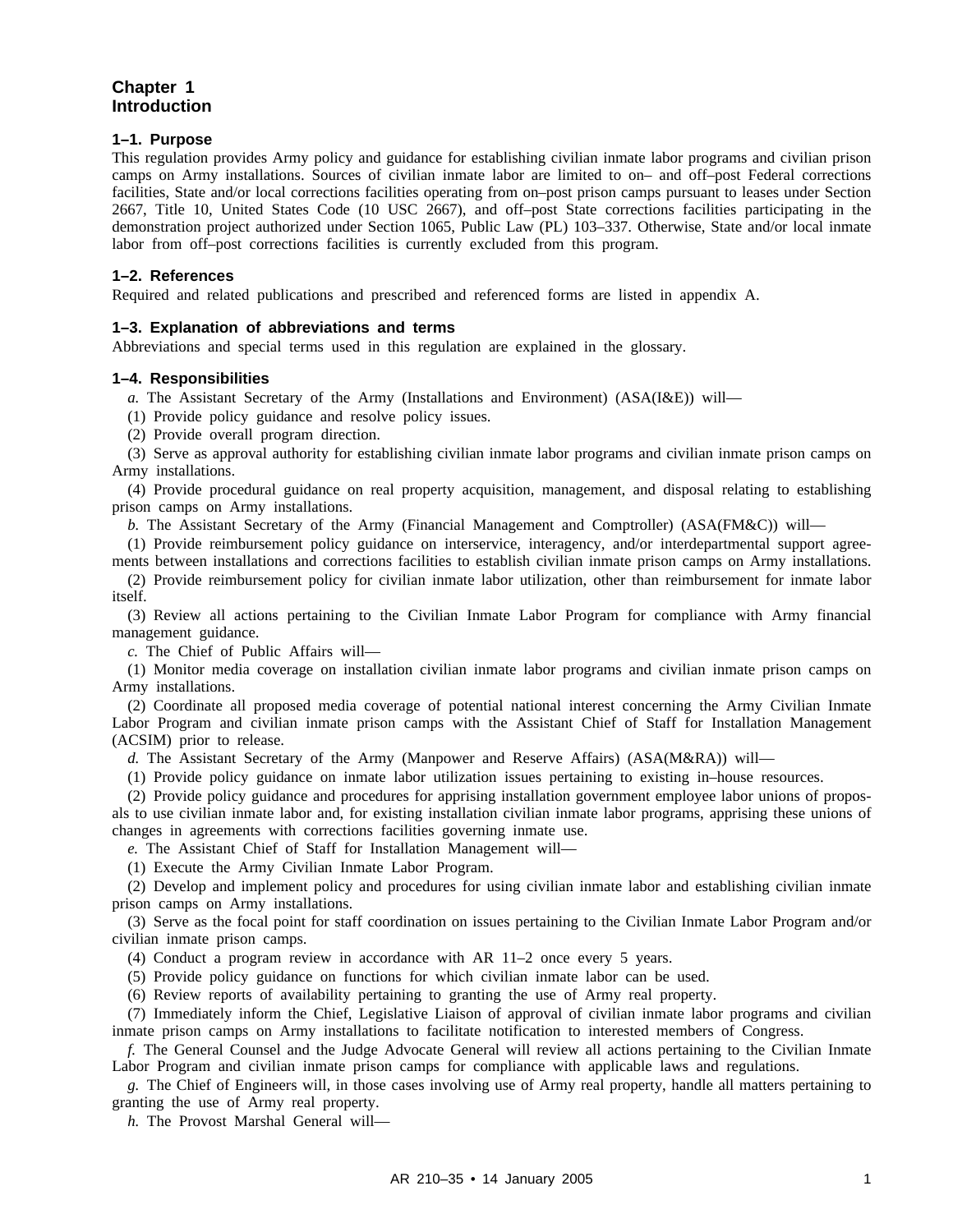(1) Monitor reporting of serious incidents, that is, walkaways, escapes, riots, disturbances, and any criminal activity by civilian inmates occurring on the installation under AR 190–40.

(2) Provide policy on law enforcement operations on Army installations.

*i.* Heads of other Army Staff and Army Secretariat agencies will provide advice, as necessary, on aspects of the Civilian Inmate Labor Program within their functional areas of responsibility.

*j.* The Director, Headquarters, Installation Management Agency (HQ, IMA) will—

(1) Ensure that their installations participating in civilian inmate labor programs comply with 18 USC 4125(a) and other applicable laws governing civilian inmate labor, Executive Order (EO) 11755, and all provisions of this regulation.

(2) Review and endorse installation memoranda of agreement (MOA) and Inmate Labor Plans to establish civilian inmate labor programs and proposals to establish civilian inmate prison camps on Army installations, and forward such MOA, plans and proposals to Headquarters, Department of the Army (HQDA) for approval.

(3) Review and endorse installation requests for changes to Army Civilian Inmate Labor Program policy.

(4) Annually review installation civilian inmate labor programs against the key management controls listed in appendix D.

*k.* Installation commanders will—

(1) Comply with 18 USC 4125(a) and other applicable laws governing civilian inmate labor, EO 11755, and all provisions of this regulation.

(2) Submit the following through command channels to Headquarters, Installation Management Activity (SFIM–PL), 2511 Jefferson Davis Highway, Taylor Building, Arlington, VA 22202–3926:

*(a)* Memoranda of agreement and Inmate Labor Plans to establish civilian inmate labor programs.

*(b)* Proposals to establish civilian inmate prison camps.

*(c)* Written notification of termination of civilian inmate labor programs.

*(d)* Revisions to existing memoranda of agreement requiring changes to Army Civilian Inmate Labor Program policy.

*(e)* Requests for guidance on any Civilian Inmate Labor Program situation that is not addressed in this regulation.

(3) Annually review their civilian inmate labor programs to determine if their programs continue to generate cost avoidance.

(4) Annually review their civilian inmate labor programs against the key management controls identified in appendix D.

(5) Report all contacts with State or local corrections system on possible use of civilian inmate labor, facilities, land, or installation through command channels to Headquarters, Installation Management Activity (SFIM–PL), 2511 Jefferson Davis Highway, Taylor Building, Arlington, VA 22202–3926.

#### **1–5. Civilian inmate labor programs**

*a.* Civilian inmate labor programs benefit both the Army and corrections systems by—

(1) Providing a source of labor at no direct labor cost to Army installations to accomplish tasks that would not be possible otherwise due to the manning and funding constraints under which the Army operates.

(2) Providing meaningful work for inmates and, in some cases, additional space to alleviate overcrowding in nearby corrections facilities.

(3) Making cost–effective use of buildings and land not otherwise being used.

*b.* Except for the 3 exceptions listed in paragraph 2–1*d* below, installation civilian inmate labor programs may use civilian inmate labor only from Federal corrections facilities located either off or on the installation.

*c.* Keys to operating an effective civilian inmate labor program on Army installations include—

(1) Establishing a comprehensive lease agreement, interservice, interagency, and/or interdepartmental support agreement (ISA), and/or memoranda of agreement with the corrections facility.

(2) Developing a cooperative working relationship between installation personnel and corrections facility personnel. (3) Working closely with installation government employee labor unions to ensure union leaders understand the program and have current information on program status.

(4) Training all installation personnel involved in the operation or administration of the program frequently.

(5) Developing a public affairs plan informing the installation and the surrounding local community of the program and work projects assigned to civilian inmate labor.

#### **1–6. The process**

Figure 1–1 diagrams the Army Civilian Inmate Labor Program process. The flowchart reads top down and left to right, starting with the decision to establish both a prison camp and an inmate labor program (the diamond–shaped box in the upper left corner of the diagram labeled "prison camp inmate labor?"). The diamond–shaped boxes are decision nodes; the rectangular boxes are steps in the process to establish a civilian inmate labor program, establish a civilian inmate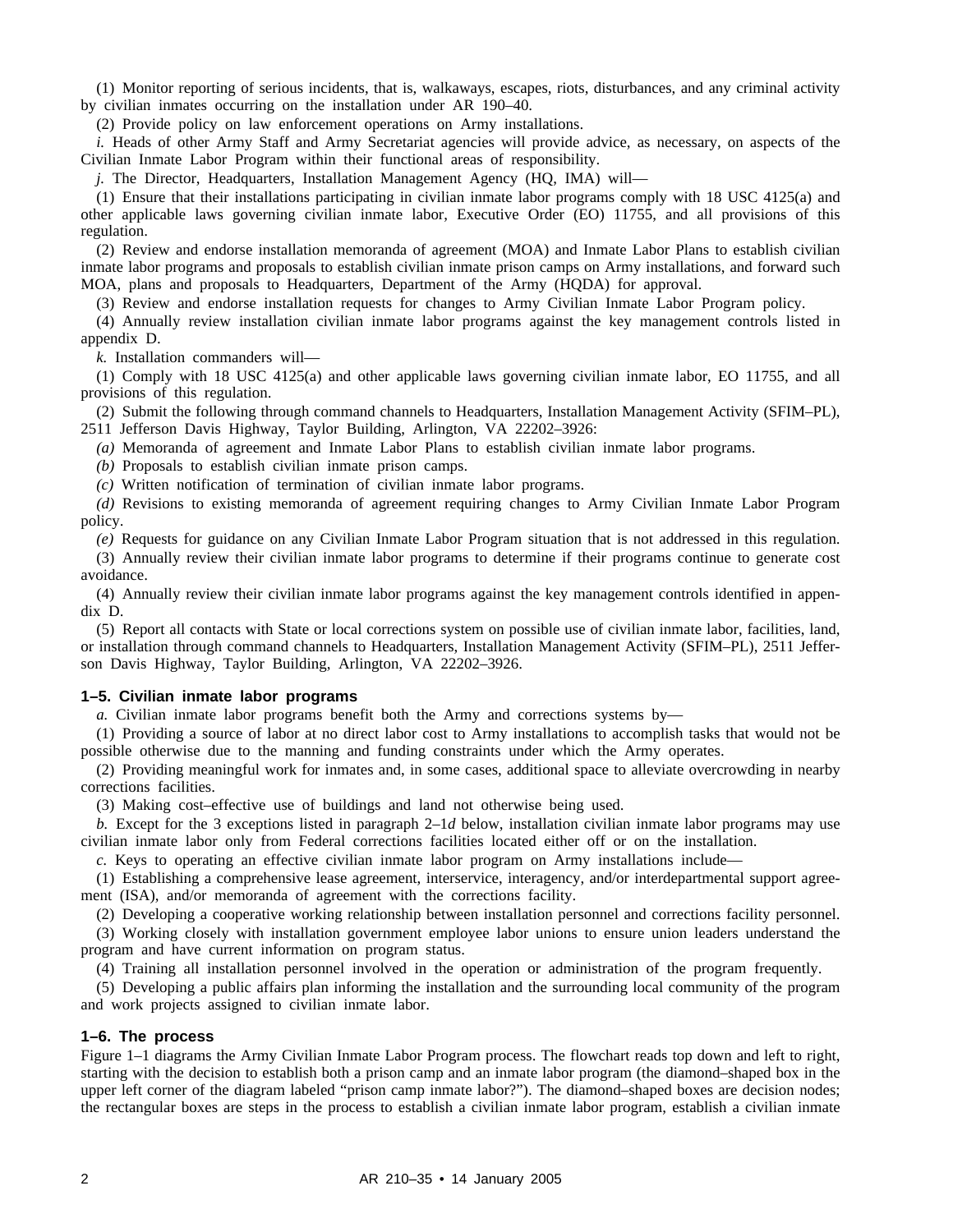prison camp on post, or do both. Follow the arrows through the flowchart. Chapters 2 and 3 address procedures for establishing a civilian inmate labor program and/or on–post civilian inmate prison camp.



**Figure 1–1. Civilian Inmate Labor Program process**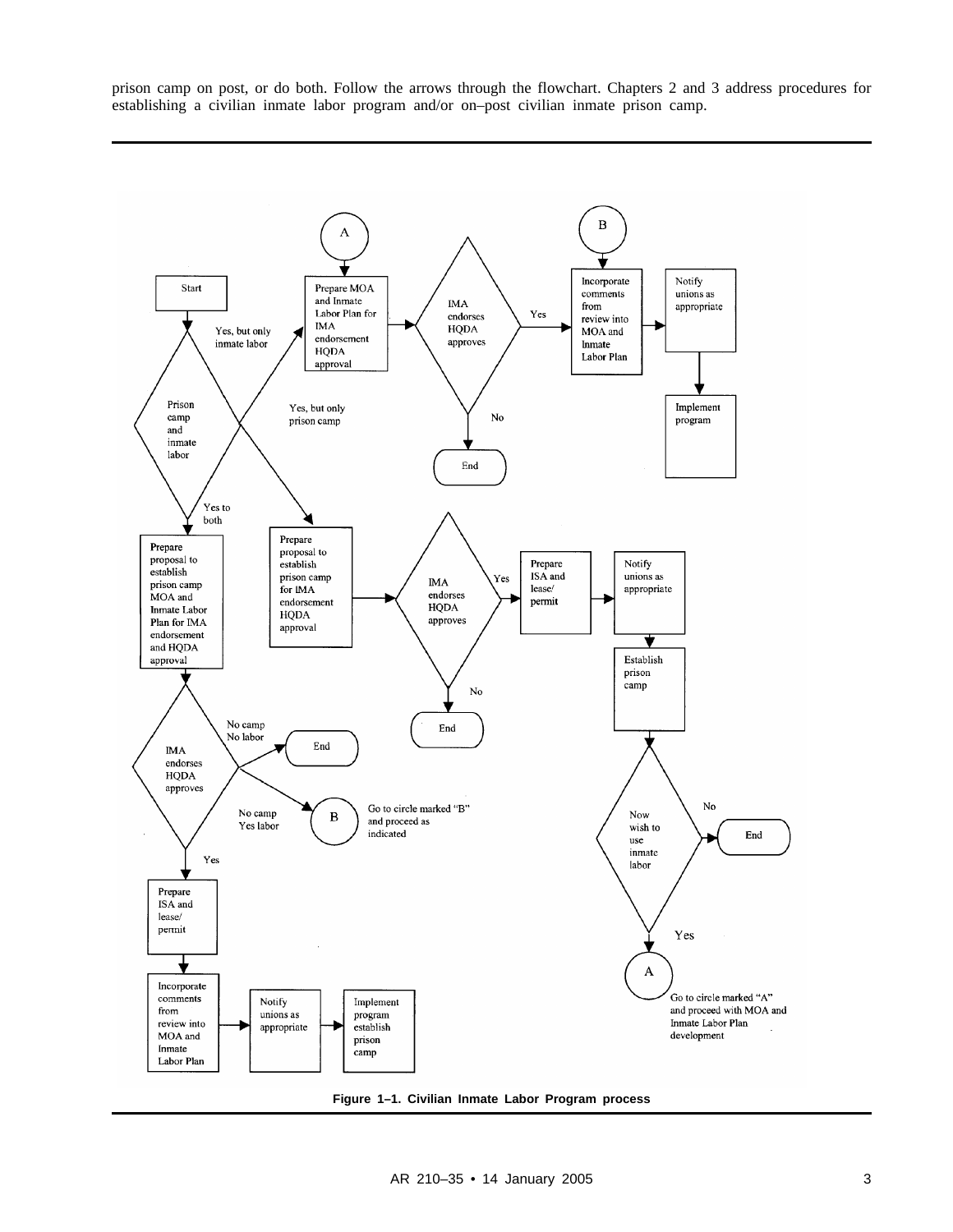#### **Chapter 2 Establishing Installation Civilian Inmate Labor Programs**

#### **2–1. Policy statement**

*a.* With a few exceptions, the Army's Civilian Inmate Labor Program is currently limited to using inmates from facilities under the control of the Federal Bureau of Prisons (FBOP). Section 4125(a), Title 18, United States Code allows the Attorney General to make available to other Federal agencies the services of Federal inmates and defines the types of services inmates can perform. The FBOP provides civilian inmate labor free of charge to the Army.

*b.* The Army is not interested in, nor can afford, any relationship with a corrections facility if that relationship stipulates payment for civilian inmate labor. Installation civilian inmate labor program operating costs must not exceed the cost avoidance generated from using inmate labor (see para 4–3 for a discussion of cost avoidance).

*c.* Guidelines in this regulation for establishing installation civilian inmate labor programs pertain to negotiating with Federal corrections facilities only. Currently, there is no overarching law that addresses establishing State and/or local civilian inmate labor programs on Department of Defense (DOD) military facilities when these programs use inmates from off–post corrections facilities.

*d.* However, there are 3 exceptions to using State or local civilian inmate labor from off–post corrections facilities—

(1) Section 1065, PL 103–337, allows the Army to conduct a demonstration project. This demonstration project tests the feasibility of providing prerelease employment training to nonviolent offenders in a State corrections facility. The demonstration project is limited to 3 Army installations. The 3 Army installations participating in the demonstration project may use inmates from an off–post State corrections facility.

(2) Army National Guard units leasing facilities from the Army or occupying State–owned land or facilities may use inmates from an off–post State and/or local corrections facility.

(3) The prohibition against use of State and/or local civilian inmate labor from off–post corrections facilities does not apply to Civil Works projects where the Army has statutory authority to accept voluntary contributions in the form of services from State or local governments. If contributed, inmate services are combined with materials or services paid for with Federally appropriated funds; the use of civilian inmate labor must also comply with the provisions of EO 11755. The use of civilian inmate labor under these exceptions must still comply with the requirements of this regulation.

*e.* Installation commanders must address, in memoranda of agreement with the corrections facilities, all items in the governing provisions (para 2–3 below).

*f.* Section 4125(a), Title 18, United States Code and EO 11755 are incorporated into this regulation at appendix E.

#### **2–2. Negotiating with corrections systems representatives**

Installation commanders may initiate discussions with FBOP representatives concerning use of civilian inmate labor on Army installations, subject to the governing provisions listed in paragraph 2–3. Installation commanders are not authorized to negotiate with representatives of State or local corrections systems or governmental agencies regarding civilian inmate labor from off–post corrections facilities (see para 3–2).

#### **2–3. Governing provisions**

The following provisions govern the Army Civilian Inmate Labor Program and must be reflected in agreements with corrections facilities concerning the use of civilian inmate labor on Army installations:

*a. No use of land or facilities*. No use of land or facilities on installations is involved in executing civilian inmate labor programs, except for designated work, latrine, eating, and vending areas.

(1) Installation commanders will establish areas where inmates are prohibited from entering, and any other restrictions that are deemed necessary. These areas will be outlined in the memoranda of agreement between the installation and the corrections facility. The intent is to preclude fraternization between inmates and civilians, military personnel and/or, family members and to ensure their safety at all times. Army policy on prohibited areas is to restrict inmates to the on–post civilian inmate prison camp (where applicable), work areas, latrines, and vending machine areas.

(2) Inmates will not enter or work in or near family housing areas at any time.

(3) Inmates will not work in day care centers, youth services and/or school–age service centers, schools, recreation centers, and/or libraries, or similar facilities, except when these facilities are closed to the public, or when the likelihood of inmate contact with the general military community or family members is remote.

(4) Inmates will not work in areas where medical supplies (drugs, syringes, and so forth) are stored unless the medical supplies are secured and the inmates are under constant view by Army personnel.

(5) Inmates will not work in areas where firearms and/or ammunition are sold or stored, nor in areas where alcoholic beverages are sold, stored, or served.

*b. Nominal costs*. The program must be without direct labor cost (for inmate labor itself) or expense to the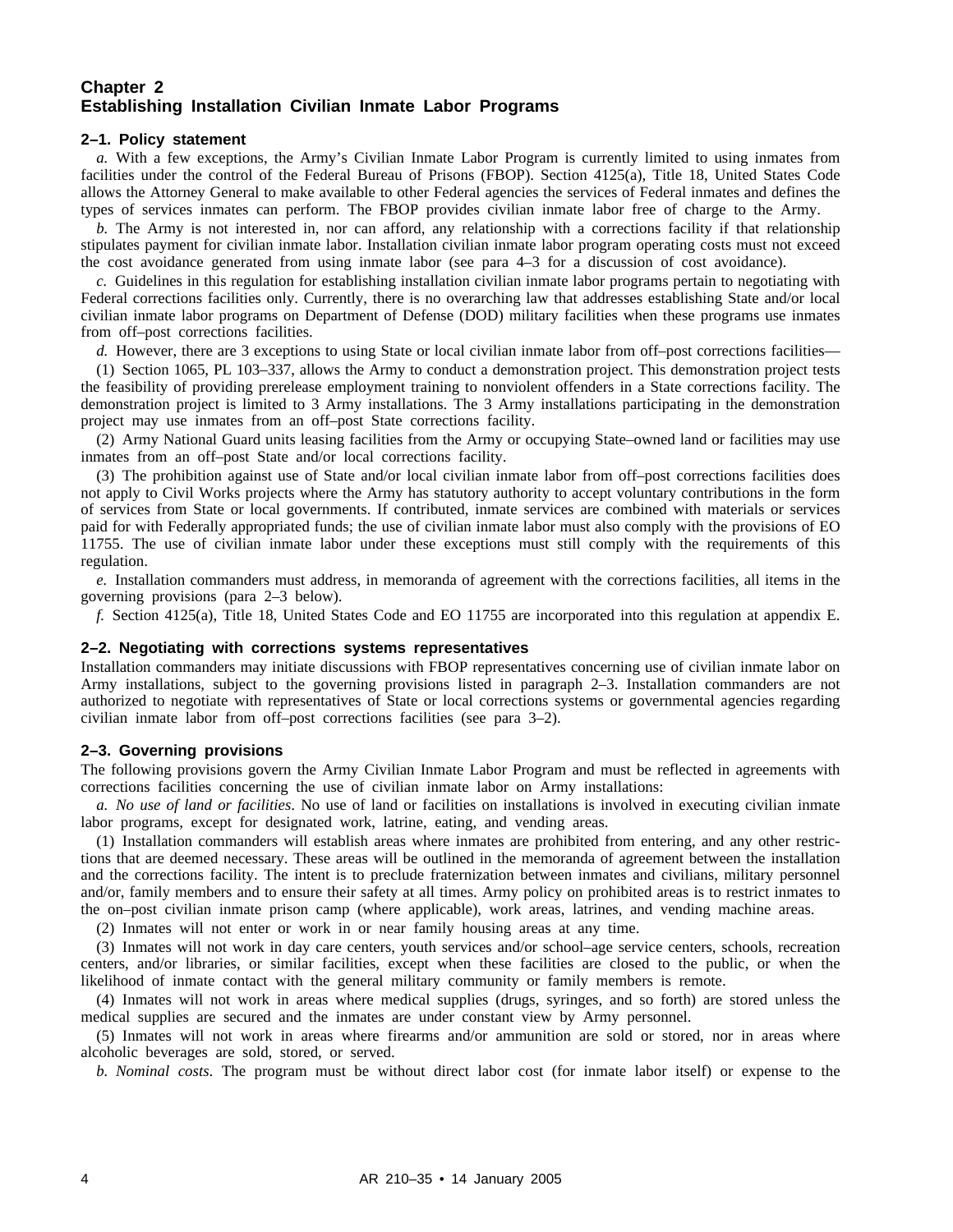Department of the Army except for nominal costs for equipment, materials, and supplies used in inmate labor details, program administration, telephone calls to corrections facilities, lunch time meals, transporting inmates to and from corrections facilities, and other similar costs addressed in paragraph 4–3, below. Inmates participating in the program will not be recompensed from Department of Army appropriated or nonappropriated funds.

(1) Inmates are not Department of the Army employees and are not regarded as such. Inmates must not be referred to as employees. They will not be paid from Department of the Army funds, nor receive any personal or private gratuity for work accomplished or services rendered. Interservice, interagency, or interdepartmental support agreements and/or memoranda of agreement with the corrections facility must not create any appearance of employment of inmates.

(2) Installation commanders have authority to determine and absorb nominal costs associated with their civilian inmate labor programs. Nominal costs are minor costs incidental to civilian inmate labor program operations. Nominal costs may be costs for equipment, materials, and supplies used in inmate labor details, program administration, telephone calls to corrections facilities, lunch time meals, transporting inmates to and from corrections facilities, and other similar costs addressed in paragraph 4–3, below. Installations may absorb nominal costs associated with their program on a nonreimbursable basis. However, installation commanders will not reimburse the corrections facility for inmate labor, either as payment of funds or establishing credits in memoranda of agreement or ISAs as payment for inmate labor.

(3) Inmates are not allowed to operate Army vehicles or equipment unless they possess the necessary valid operator's licenses, have been given proper training in vehicle operation and safety by Army personnel in accordance with AR 600–55, and are authorized to operate the vehicle or equipment by both the installation and the corrections facility.

(4) Operation of Army vehicles by inmates is permitted only when absolutely necessary for completion of work. Inmates will not be permitted to operate vehicles unless in a secured area or under direct observation of installation or corrections facility personnel. Training to operate Army unique vehicles and/or equipment should be provided by the Army.

(5) No personal vehicles will be used to transport inmates to and/or from corrections facilities, or to and/or from work sites.

(6) Enforcement of inventory, control, issuance, and return of hand tools and equipment provided for inmate labor details must be controlled by installation plans and/or standing procedures.

*c. Services provided to installations*. Services provided to the installation must be in accordance with 18 USC 4125(a). Such services are constructing or repairing roads; clearing, maintaining, or reforesting public land; building levees; or constructing or repairing any other public way or works financed wholly or in major part by funds appropriated by Congress. Inmates may perform custodial tasks, building demolition, debris removal, mowing, landscaping, painting, carpentry, trash pickup, transporting debris to and from recycling centers, and other similar activities. No other services are allowed by law.

*d. Work performed*. Work performed by inmates will not interfere nor conflict with approved projects for which resources have been allocated and funds made available for performance by contract or Army civilian labor force, or with work which can be accomplished within authorized personnel ceilings. The Civilian Inmate Labor Program was created to provide installation commanders with an alternate labor source to perform valid requirements. Civilian inmate labor does not compete with existing in–house or contractor resources.

*e. Participants*. Only inmates classified as minimum level security will participate in the Civilian Inmate Labor Program. Minimum level security inmates do not need constant guard. Corrections facilities will be responsible for ensuring that only minimum level security inmates participate in the inmate labor program and for selecting inmate participants.

(1) Memoranda of agreement with the corrections facility will state that the installation commander will direct the removal of any inmate deemed undesirable or detrimental in any way to the mission, soldiers, family members, or civilian employees of the installation.

(2) Under no circumstances will the following types of inmates be permitted in the Civilian Inmate Labor Program:

*(a)* A person in whom there is a significant public interest as determined by the corrections facility superintendent in coordination with the installation commander.

*(b)* A person who has been a significant management problem in their current corrections facility or in another facility.

*(c)* A principal organized crime figure.

*(d)* An inmate convicted of a sex offense or whose criminal history includes such conduct.

*(e)* An inmate convicted of a violent crime or whose criminal history includes such conduct.

*(f)* An inmate convicted of the sale or intent to distribute illegal drugs who held a leadership position in any drug conspiracy, or has been involved with drugs within the last 3 years while in prison.

*(g)* An escape risk.

*(h)* An inmate who poses a threat to the general public as determined by the corrections facility superintendent in coordination with the installation commander.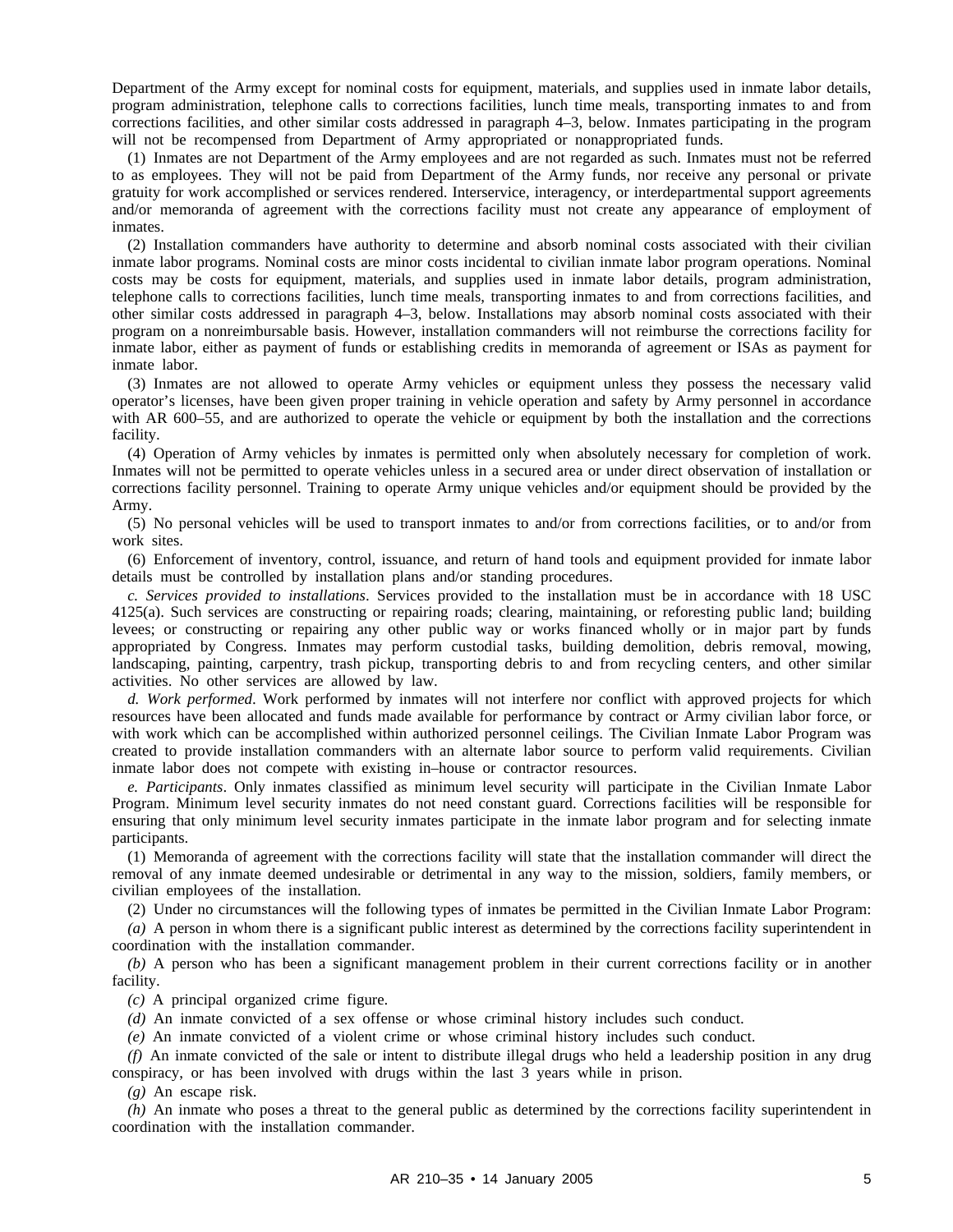*(i)* An inmate declared or found insane or mentally incompetent by a court, administrative proceeding, or physician, or under treatment for a mental disease or disorder.

*(j)* An inmate convicted of arson.

*(k)* A Federal inmate convicted while on active duty, presently serving a sentence for that conviction.

*f. Army personnel*. Department of the Army personnel will not be involved with custodial aspects of inmate labor details.

(a) The Warden and/or Administrator of the local corrections facility is charged with the responsibility and accountability for the control and custody of inmates on labor details at all times. Any use of Army military or civilian personnel to guard, control, discipline, or otherwise exercise custodial supervision is prohibited.

(b) Army military or civilian personnel may oversee the work to be performed by inmates or inmate labor details. Oversight is defined as telling inmates what they must do by specifying work to be accomplished. This oversight includes training inmates in performing assigned work, using special equipment, and safety precautions. Oversight also includes showing inmates the location of the work site and performing quality assurance inspections of inmate work to determine if the work performed meets quality, quantity, and timeliness specifications. Oversight may also include requiring inmates to sign time cards at intervals established by the Warden and/or Administrator of the local corrections facility. If an inmate cannot be located to sign a time card or is otherwise found missing from an assigned work area, Army personnel will immediately notify the local corrections facility point of contact staff supervisor and the installation military police.

*g. Property damage*. Generally, any interference with or damage to property under control of the Department of the Army, incident to the execution of inmate labor details, will be promptly corrected by the corrections facility as directed by the installation commander. However, the installation commander has the prerogative to decide first to thoroughly investigate the incident prior to directing the corrections facility to correct the situation; if the installation commander opts to first investigate the incident, both Army and corrections facility personnel will participate in the investigation. If it is determined that the damage or interference resulting in a loss was caused by an inmate or corrections personnel, both the installation commander and the corrections facility superintendent will be briefed on the findings, and the installation commander may—

(1) Request the corrections facility to promptly correct the situation.

- (2) Direct that the inmate and/or corrections personnel be removed from the installation.
- (3) Direct that the program with the corrections facility be discontinued.

(4) Decide on any combination of these options. This does not include damages, breakage, or breakdowns occurring to equipment or other property due to normal use, or poor and/or unsafe operational condition.

*(a)* All memoranda of agreement with the corrections facility must contain a clause addressing how property damage and/or interference will be redressed. An example of this clause is included at appendix B, paragraph 5e. The aforementioned clause has been used successfully in memoranda of agreement with the FBOP. It is offered as suggested terminology. There is no specific requirement that the corrections facility be held automatically responsible for any loss or damage; this should be resolved on a case by case basis by the installation commander.

*(b)* Investigations may be conducted through AR 15–6 procedures or a report of survey.

*h. Operation*. The Civilian Inmate Labor Program will operate in such a manner that it will not interfere with the operation and/or mission of the installation as determined by the installation commander.

*i. Safety*. Inmate accident compensation procedures set forth at Section 301, Title 28, Code of Federal Regulations (28 CFR 301) apply to all work performed by FBOP inmates. However, installation commanders should check with their legal advisor to determine potential liability for injuries, accidents, or deaths caused by FBOP inmates or corrections facility personnel.

(1) Corrections facilities have their own safety program and will generally provide safety training to all civilian inmates participating in the inmate labor program. Installations may provide safety equipment; for example, shoes, goggles, hard hats, and so forth or negotiate this with the corrections facility. Installations providing this equipment will ensure that the equipment is in safe and serviceable condition.

(2) Installation personnel will provide safety training to inmates and inmate labor details and corrections facility personnel specific to the type of work being performed. Such safety training will also cover accident and/or hazardous working conditions reporting. Installations should provide any required special protective equipment, materials, tools, and supplies in safe and serviceable condition.

(3) Inmate training must include safety instruction as required by the Occupational Safety and Health Administration (OSHA) in 29 CFR 1910 which establishes specific training requirements and places the responsibility for such safety training on the employer (the corrections facility). Inmates will report for work details with this OSHA required training already completed.

(4) Inmates will not be assigned work which is inherently dangerous, or of high risk; for example, hazardous materials cleanup, firefighting, and so forth.

*j. Emergency medical care*. The Army will provide emergency medical care and first aid. In the event of an on–post life threatening situation, the local military hospital will respond with emergency medical service, or the installation will provide transportation to the nearest available hospital. The corrections facility will be promptly notified of such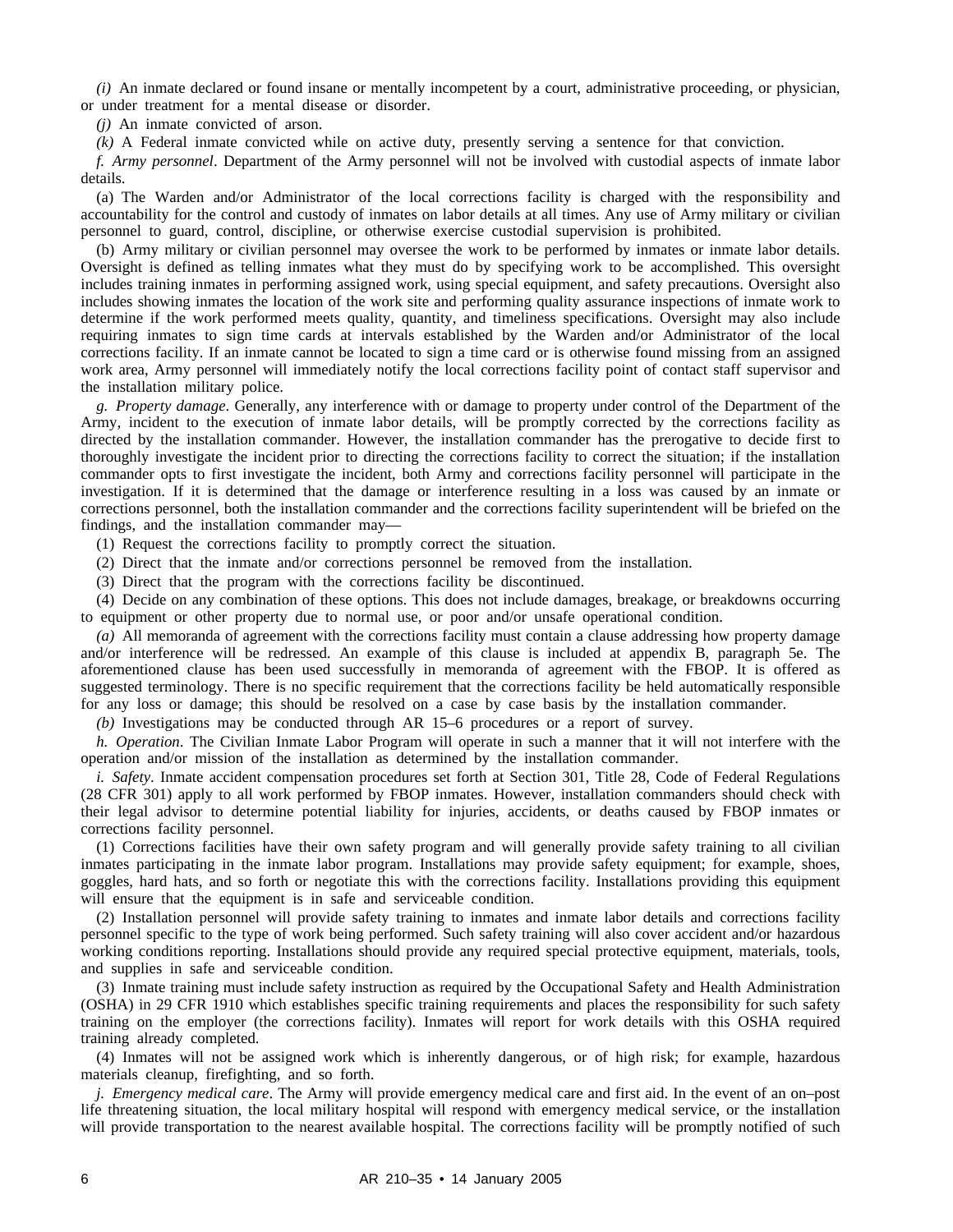medical emergencies and/or serious illnesses. The corrections facility will reimburse the Army for all emergency care costs incurred on behalf of the civilian inmates and/or corrections facility personnel. The corrections facility will provide routine medical care for civilian inmates.

*k. Security*. The corrections facility retains control and custody of the civilian inmates at all times. In addition to defining areas off limits to inmates, installations should consult with and incorporate corrections facility security requirements into their memoranda of agreement. For example, the FBOP does not allow inmates to have access to or use installation phone lines, fax machines, computers and/or computer systems, nor to accept a gratuity of any kind at any time. Also, inmates will not be used in areas where classified information, personnel records, medical records, or other confidential or sensitive data is discussed or is in plain view. Inmates working in areas where such information is locked or secured will be under constant view by Army personnel.

*l. Training of Army personnel*. The corrections facility will provide training and indoctrination to all Army personnel who will oversee inmate work. Training will cover inmate discipline, staff conduct, inmate accountability, and corrections facility safety program. This training is mandatory. This training will be provided at no cost to the Army and at least on an annual basis.

*m. Public affairs*. Installations will develop a public affairs plan that informs the installation and the surrounding local community of the program and work projects assigned to civilian inmate labor. This will largely mitigate potential negative repercussions from using and having inmates present on the installation. Press releases involving inmates will be issued only by the corrections facility, in coordination with the installation public affairs office, as corrections facility officials are responsible for protecting the privacy and other rights of inmates. Press releases regarding the civilian inmate labor program should be coordinated with the corrections facility superintendent. One copy of the press release will be routed through command channels to HQDA, Assistant Chief of Staff for Installation Management, Plans and Operations Division (DAIMMD), and HQDA, Office of the Chief of Public Affairs, Public Communications Division (SAPAPCD). Press releases do not require HQDA approval prior to release.

(1) Media representatives should not be allowed to interview inmates nor take photographs of inmates without the corrections facility's and installation public affairs office specific approval.

(2) Requests for interviews or photographs of inmates should be referred to the corrections facility superintendent and the installation public affairs office.

#### **2–4. Procedures for establishing installation civilian inmate labor programs**

Procedures for establishing installation civilian inmate labor programs apply to both off–post corrections facilities and on–post civilian inmate prison camps.

*a.* Upon finalizing negotiations with the corrections facility, the installation commander and corrections facility superintendent will prepare a proposed memorandum of agreement, using the format at appendix B, covering all aspects of the Civilian Inmate Labor Program under consideration. This agreement will include, but is not limited to, the governing provisions in paragraph 2–3, above. In addition, the memoranda of agreement must include provisions for reporting serious incidents and negative media coverage, addressed in paragraphs 4–1 and 4–2, and the projected cost avoidance from using civilian inmates addressed in paragraph 4–3, below.

*b.* Installations will prepare an Inmate Labor Plan governing administration and operation of the inmate labor program on the installation. This plan will include, but is not limited to, procedures for assigning inmate labor details, oversight and/or monitoring responsibilities, procedures for requesting inmate labor details, training of personnel involved with the program, required security and/or safety measures, environmental considerations, and any installation reporting requirements. Inmate Labor Plan format is determined locally.

*c.* Memoranda of agreement and/or Inmate Labor Plans will be reviewed as needed by the installation commander and corrections facility superintendent to incorporate changes in Army Civilian Inmate Labor Program policy and other factors affecting the terms and conditions of these documents.

*d.* The installation Staff Judge Advocate (SJA) will review the memoranda of agreement and Inmate Labor Plan for legal sufficiency and to ensure that inmates will not be performing functions contrary to law. Other installation functional proponents will review the memoranda of agreement and Inmate Labor Plan from a functional perspective.

*e.* Installation civilian personnel offices will inform installation Government employee labor unions of proposals to use civilian inmates and comply with any bargaining obligation under 5 USC 7101 et. seq. (Federal Labor Management Relations Statute).

*f.* Requests to establish civilian inmate labor programs will be submitted through command channels to Headquarters, Installation Management Activity (SFIM–PL), 2511 Jefferson Davis Highway, Taylor Building, Arlington, VA 22202–3926. Requests must include HQ, IMA endorsement and copies of the proposed memoranda of agreement and Inmate Labor Plan. The HQ, IMA endorsement includes an SJA review of the memoranda of agreement and Inmate Labor Plan for legal sufficiency. Other HQ, IMA functional proponents will review the memoranda of agreement and Inmate Labor Plan from a functional perspective.

*g.* Installations will not implement civilian inmate labor programs, nor incorporate revisions to existing memoranda of agreement and/or Inmate Labor Plans requiring changes to Army Civilian Inmate Labor Program policy without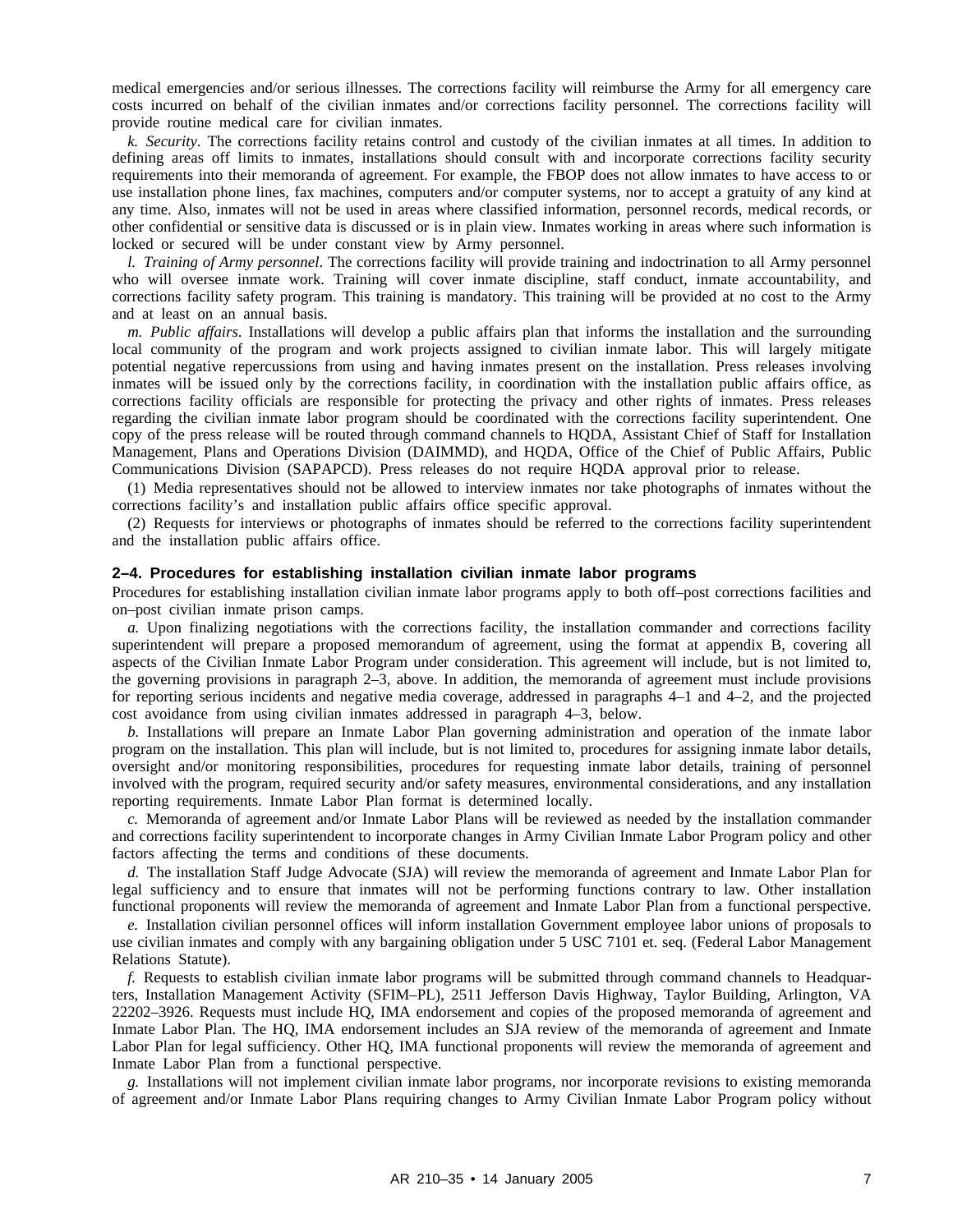HQDA approval. Appendix B contains the format for installation memoranda of agreement; appendix C contains a sample Inmate Labor Plan.

#### **Chapter 3 Establishing Civilian Inmate Prison Camps on Army Installations**

#### **3–1. Policy statement**

It is not Army policy to solicit offers from correctional systems to establish civilian inmate prison camps on Army installations. Nevertheless, the Army recognizes that these correctional systems may approach installations to lease land on which to build corrections facilities, or to lease unoccupied facilities. The Army will evaluate requests to establish civilian inmate prison camps on Army installations on a case by case basis. These prison camps will house minimum and low security inmates, as determined by the correctional systems. However, the Army's primary purpose for allowing establishment of prison camps on Army installations is to use the resident nonviolent civilian inmate labor pool to work on the leased portions of the installation.

#### **3–2. Negotiating with correctional systems representatives to establish prison camps**

Installation commanders will not initiate formal discussions with correctional systems representatives to establish civilian inmate prison camps on their installations. Installation commanders are not authorized to negotiate with these representatives without first obtaining HQDA approval to proceed. Once approval is granted, installation commanders may enter into negotiations, subject to the provisions of this chapter.

*a.* Establishing civilian inmate prison camps on Army installations is separate from establishing civilian inmate labor programs, as discussed in chapter 2 above. Establishing civilian inmate prison camps does not automatically institute a civilian inmate labor program. Procedures for establishing civilian inmate labor programs, incident to establishing civilian inmate prison camps, still apply.

*b.* As noted in paragraph 2–1, above, civilian inmate labor programs are limited to use of inmates under the control of the FBOP. Accordingly, establishment of a State civilian inmate prison camp under a lease pursuant to 10 USC 2667 does not permit the creation of a civilian inmate labor program.

*c.* Section 1342, Title 31, United States Code precludes the United States Government from accepting voluntary services unless specifically allowed by statute. The Army has determined that accepting inmate labor with no associated cost for inmate labor is equivalent to accepting voluntary services from corrections facilities. This precludes using State and local civilian inmates from off–post corrections facilities. However, inmate labor programs using State and local civilian inmates from on–post prison camps is allowed. Section 2667, Title 10, United States Code governing leases of DOD property allows acceptance of inmate labor as payment in kind for real property leased to correctional systems for use as prison camps in an amount equivalent to the fair market value of the lease interest; however, such labor is limited to maintenance, protection, repair, improvement, and restoration activities on the leased facilities.

#### **3–3. Governing criteria civilian inmate prison camps**

The following criteria apply to establishing civilian inmate prison camps on Army installations:

*a.* Since the correctional system has full responsibility and authority over the use and occupation of the civilian inmate prison camp, all claims for property damage or personal injury arising therein are the responsibility of the correctional system, not the Army.

*b.* The installation commander and HQ, IMA must assess the impacts that the prison and prison population will have on the installation, military mission, and installation population. At a minimum, the installation commander must consider mission security, possible impacts on military families living on–post, and community concerns.

*c.* Prison facility sites should be separated from the general installation population to the maximum extent possible. At a minimum, prison facilities should not be located in close proximity to family housing, dormitories, or community support facilities.

*d.* Prison facilities should not be located in close proximity to critical mission areas where surveillance of activities could become a source of intelligence data.

*e.* Location of prison facilities should be in keeping with the requirements and objectives of installation comprehensive planning concepts and environmental considerations at the individual installation.

*f.* Civilian inmate prison camps will not be collocated with military confinement facilities.

*g.* Using installation facilities is acceptable when buildings are scheduled for demolition, or are not needed for current or programmed mission requirements and can be rehabilitated.

*h*. The correctional system will provide the primary source of funding for establishing, operating, and maintaining prison facilities.

*i.* Support and services provided between the Army installation and a Federal civilian inmate prison camp will be delineated in a formal ISA in accordance with Department of Defense Instruction (DODI) 4000.19. There should be no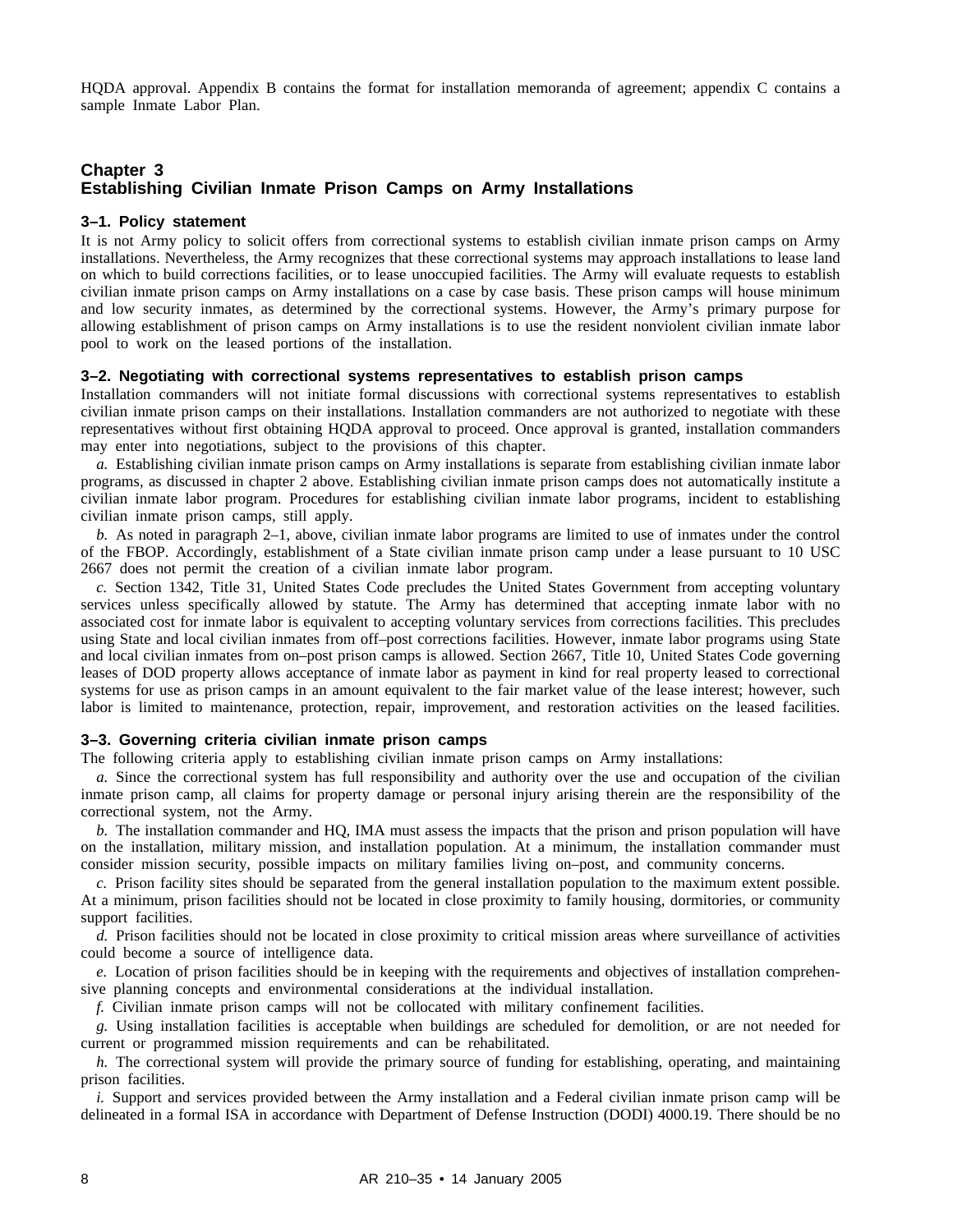need for any reimbursement policy where State corrections facilities are concerned because the cost of doing business with a State corrections facility should be factored into the lease agreement.

*j.* Correctional systems' use of Army real property will be in accordance with AR 405–80.

*k.* AR 42041 establishes policy, responsibility, and procedures for acquisition and sale of utility services. A separate contract form is required for use in the sale of utilities and related services.

#### **3–4. Governing provisions for operating civilian inmate prison camps on Army installations**

Civilian inmate prison camps on Army installations are subject to the following provisions:

*a.* No weapons other than those authorized for the security of the civilian inmate prison camp and public protection will be permitted on prison camp premises. Storage, possession, control, and use of such weapons will be in accordance with corrections facility policy and procedures.

*b.* No alcohol or controlled substances other than those under the control and supervision of the corrections facility medical personnel will be permitted on civilian inmate prison camp premises. Storage, possession, control, dispensing, and use of such drugs will be in accordance with corrections facility policy and procedures.

*c.* The corrections facility must have a comprehensive written security plan; a contingency plan for handling walkaways, escapes, riots, serious incidents, job actions or strikes, and any other disruption; and a plan designed to ensure that adequate medical, sanitation, recreational, and other humanitarian services are provided for the inmates housed at the civilian inmate prison camp. These plans will be made available to the installation commander.

*d.* Army personnel will not be involved in quelling or suppressing riots, disorders, and similar incidents within civilian inmate prison camp premises. Military police may not respond to or investigate incidents which occur within the civilian inmate prison camp and involve inmates or correctional facilities personnel, unless the installation commander determines that such action is reasonably necessary to protect personnel, equipment, or facilities under his or her control. They may gather information to fulfill AR 190–40 reporting requirements. Military police may take immediate action to save life or property or protect a Federal function. They may detain and restrain walkaways, escapees, and persons who commit a felony or breach of peace in their presence. However, inmates detained by military police will be turned over to civilian authorities as soon as possible. Military police will continue to perform military law enforcement duties to maintain good order and discipline on the installation, such as patrolling and criminal investigation of incidents occurring outside the prison camp, even if these activities indirectly enhance the camp's security.

*e.* Civilian inmate prison camp personnel must request approval from the installation commander before using riot control agents or deadly force to quell prison riots, disorders, or other incidents.

*f.* Army personnel will not be involved in any manner with civilian inmate prison camp operations, except as otherwise specified in paragraph 3–4*d*, above.

#### **3–5. Procedures for establishing a civilian inmate prison camp on Army installations**

The following procedures apply to establishing a civilian inmate prison camp on Army installations. These procedures are separate from those procedures discussed in chapter 2 above for establishing a civilian inmate labor program. Installations desiring to both establish a civilian inmate prison camp and an inmate labor program must follow the procedures outlined in chapters 2 and 3 of this regulation. Establishment of a civilian inmate prison camp does not automatically establish a civilian inmate labor program. Separate documents must be executed for each action, as outlined below. However, as noted in paragraph 2–1, above, civilian inmate labor programs are limited to use of inmates under the control of the FBOP. Establishment of a State civilian inmate prison camp under a lease pursuant to 10 USC 2667 does not permit the creation of a civilian inmate labor program.

*a.* Installations will submit a proposal to establish a civilian inmate prison camp through command channels to HQDA, Assistant Chief of Staff for Installation Management, Plans and Operations Division (DAIM–MD), 600 Army Pentagon, Washington, DC 20310–0600. The proposal must be signed by the installation commander, be endorsed by the chain of command at all levels, and address the following areas:

(1) Proposed civilian inmate prison campsite, intended use for existing buildings, planned renovations, or new construction. Include a site drawing of the planned area.

(2) Proposed number of inmates to be housed and security level of inmates.

(3) Proposed number of inmates to be used in work details, if applicable.

(4) Economic analysis of the cost and/or benefits of establishing a civilian inmate prison camp. The analysis must include all the costs of providing all utility needs, such as water supply, wastewater treatment, stormwater, solid waste management, electricity, and central steam or hot water. The analysis must also describe the planned method of reimbursing the Army for these costs and how a transfer of funds from the corrections facility to the Army will be effected.

(5) Synopsis of the correctional system's request to establish a civilian inmate prison camp.

(6) Compliance with the National Environmental Policy Act, the Stewart B. McKinney Homeless Assistance Act, and any successor legislation.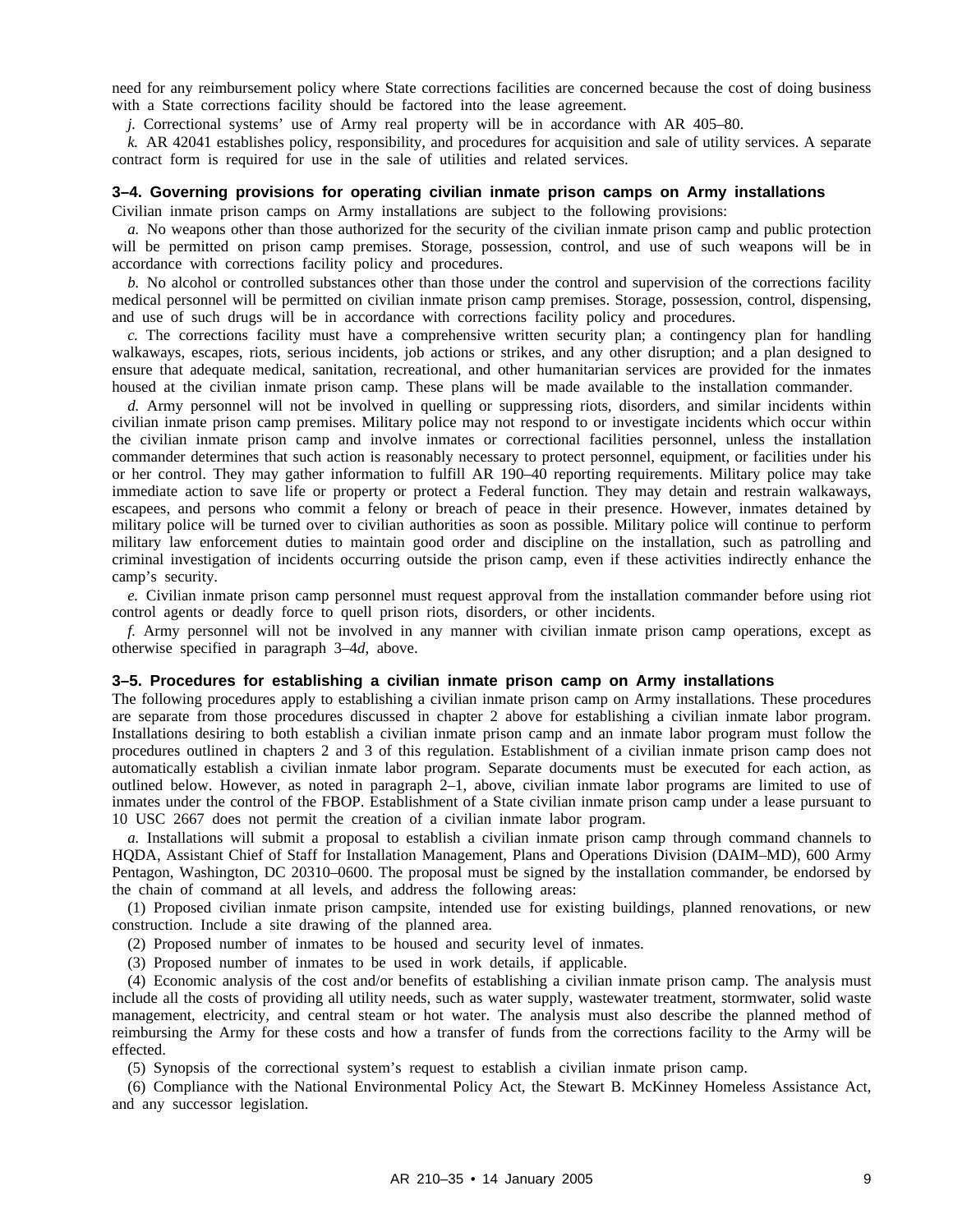(7) Local community reaction, including family member reaction to establishing a civilian inmate prison camp on the installation.

(8) Summary of the benefits the Army will derive from establishing a civilian inmate prison camp. Address the services the Army will provide the prison camp and the services the prison camp will provide the Army in return. However, keep in mind that for State civilian inmate prison camps established pursuant to a lease under 10 USC 2667, the services that the prison camp may provide to the Army are limited to maintenance, protection, restoration, repair, and improvement of the leased facilities.

(9) Risk assessment regarding the facilities proposed for outgranting. Address the viability of establishing a civilian inmate prison camp.

(10) Correctional system security plan for the civilian inmate prison camp.

- (11) Proposed length of time of agreements (ISAs and lease and/or permit).
- (12) Report of availability of real property and/or facilities proposed for outgranting.

*b.* Upon receiving HQDA approval, installations may request the Corps of Engineers district office to proceed with preparing the appropriate outgrant document with the correctional system for the right to use Army real property and facilities, and, for Federal civilian inmate prison camps, prepare a permit and an ISA delineating the services to be rendered by the civilian inmate prison camp and the support required from the installation. One copy of the outgrant document and the ISA, where applicable, will be forwarded through command channels to HQ, IMA (SFIM–PL).

*c.* For Federal civilian inmate prison camps, the outgrant document will reference the ISA governing services the installation will provide the prison camp, and the services the prison camp will provide the installation, if applicable, under the memoranda of agreement establishing an installation civilian inmate labor program. The outgrant document by itself does not establish a civilian inmate labor program. A separate memoranda of agreement with the corrections facility is still required. All outgrants of Army real property will be prepared in accordance with AR 405–80.

*d.* Installations intending to establish a civilian inmate labor program using inmates to be housed in the on–post prison camp will follow the procedures outlined in chapter 2 above.

#### **3–6. Interservice, interagency, or interdepartmental support agreements**

The ISAs documents the services installations will provide the Federal civilian inmate prison camp and the services the prison camp will provide the installation, in return. The ISAs will be prepared in accordance with DODI 4000.19 and AR 37–49 and will cover the same period as the outgrant document. The ISAs are subject to annual review to examine current costs and determine next year project assignments. Installation commanders have the authority to negotiate and approve ISAs locally. Executing an ISA does not establish a civilian inmate labor program. A separate memoranda of agreement with the corrections facility is still required in accordance with the procedures delineated in chapter 2 above.

*a.* Utility sales contracts and memoranda of agreement establishing civilian inmate labor programs using inmates from the on–post Federal civilian inmate prison are attachments to the ISAs.

*b.* The ISAs will require the Federal civilian inmate prison camp to have a mutually acceptable utility and/or energy conservation program and an environmental management plan. The prison camp will provide assurance that it is resourced to carry out these provisions.

*c.* No credits for inmate labor will be given to offset support services provided to the Federal civilian inmate prison camp.

#### **Chapter 4 Reporting and Recordkeeping**

#### **4–1. Incident reports**

Serious incidents, that is, walkaways, escapes, riots, disturbances, and any criminal action involving inmates participating in the civilian inmate labor program and/or occurring in onpost civilian inmate prison camps will be reported in accordance with AR 190–40. One copy of incident reports will be provided to HQ, IMA (SFIM–PL), and HQDA, Office of the Chief of Public Affairs, Public Communications Division (SAPA–PCD). Accidents involving inmates will be investigated and reported in accordance with AR 385–40.

#### **4–2. Media coverage**

Any media coverage involving inmates participating in the Civilian Inmate Labor Program, or involving onpost civilian inmate prison camps, will be reported through command channels to HQ, IMA (SFIMPL), and HQDA, Office of the Chief of Public Affairs, Public Communications Division (SAPA–PCD). Report media source (newspaper, magazine, radio, television), name of media source (and radio and/or television channel), date of coverage, synopsis of report, and whether the report had local, regional, or national coverage. Provide copies of the article and/or script, if available.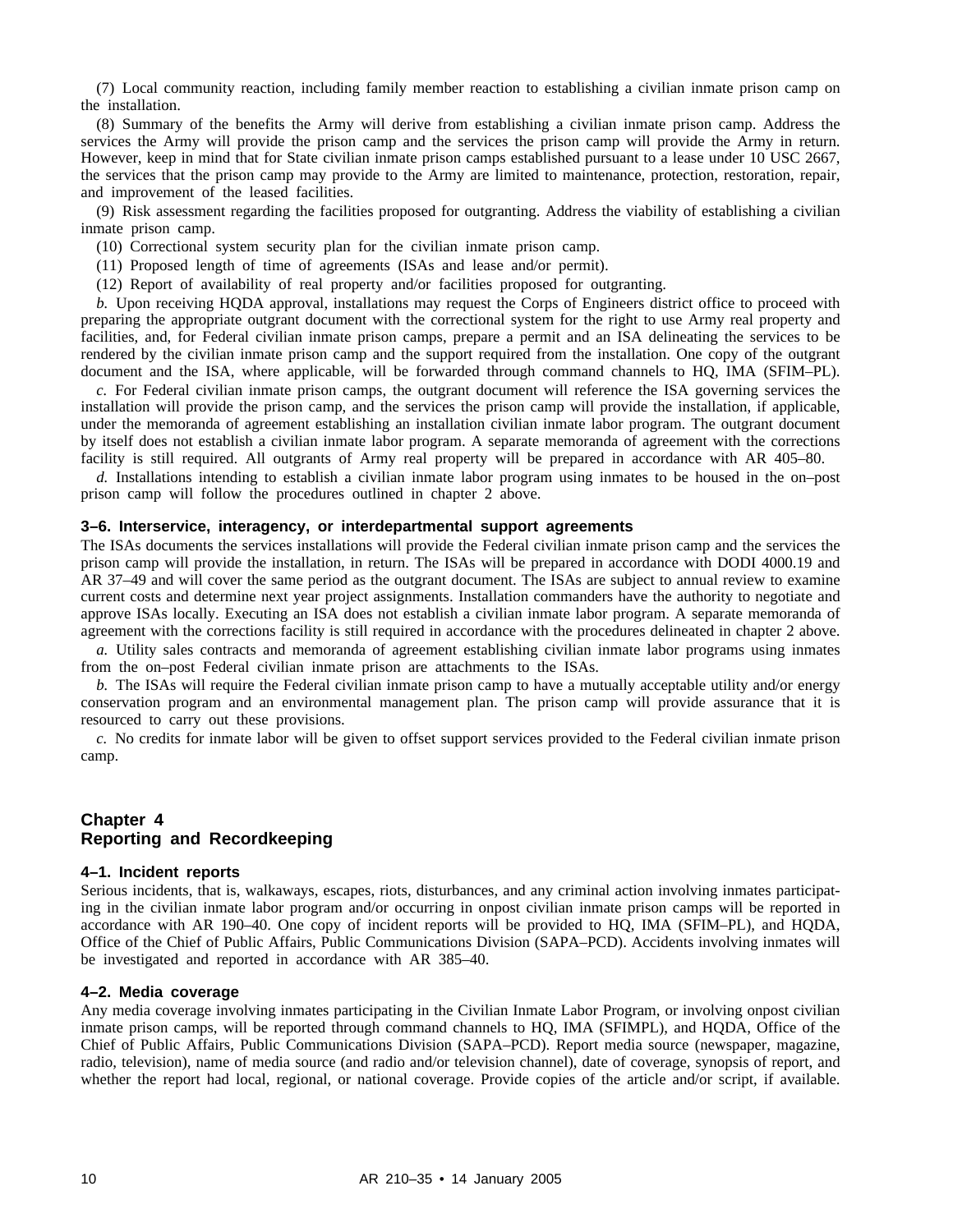#### **4–3. Recordkeeping**

Installations will maintain records of their civilian inmate labor programs. These records will be used in higher headquarters efforts to assess program utility and assess the effectiveness of key management controls identified in appendix D. The management and final disposition of all civilian inmate labor programs and civilian inmate prison camp records will comply with AR 25–400–2. Recordkeeping will cover the following topics:

*a.* For civilian inmate labor programs—

(1) Summary listing of all work projects employing civilian inmates, including project duration, number of civilian inmates used on the project, number of corrections facility personnel supervising work details assigned to each project, and number of Army military and civilian personnel engaged in oversight activities per project.

(2) Cost avoidance generated from civilian inmate labor. Cost avoidance is based on determining the dollar value of inmate labor by equating inmate work performed to the dollar value and costs of similar work if performed by authorized and funded positions, or by contract. Cost avoidance must be calculated using the following equation:

Cost avoidance=Dollar value of civilian labor (including fringe benefits, monitoring, and overhead) and/or contracts for functions inmates now perform (including overtime) *minus* Cost of equipment, materials, and supplies furnished to inmate labor details *minus* Costs of transporting inmates to and from corrections facility (as applicable) *minus* Inmate meal costs (if provided) *minus* Program administration costs *minus* Any other costs associated with the civilian inmate labor program.

(3) Synopsis of special incidents and/or military police (MP) reports involving civilian inmate labor. This includes significant events and anticipated problems.

(4) Media inquiries and responses provided.

(5) Synopsis of any complaints and/or concerns from the surrounding off–post community and family members regarding inmate labor, together with any action taken to resolve the complaint.

(6) Borrowed military manpower returned to duty resulting from inmate labor.

*b.* For civilian inmate prison camps—

(1) Monthly average daily population for the facility.

(2) Any Right of Entry violations and corrective measures taken.

(3) Direct and reimbursable obligations for support provided to the civilian inmate prison camp, to allow for analysis of spending trends.

(4) Synopsis of any complaints and/or concerns from the surrounding off–post community and family members regarding the civilian inmate prison camp, together with any action taken to resolve the complaint.

(5) Synopsis of special incidents and/or MP reports involving the civilian inmate prison camp. This includes significant events and anticipated problems.

(6) Media inquiries and responses provided.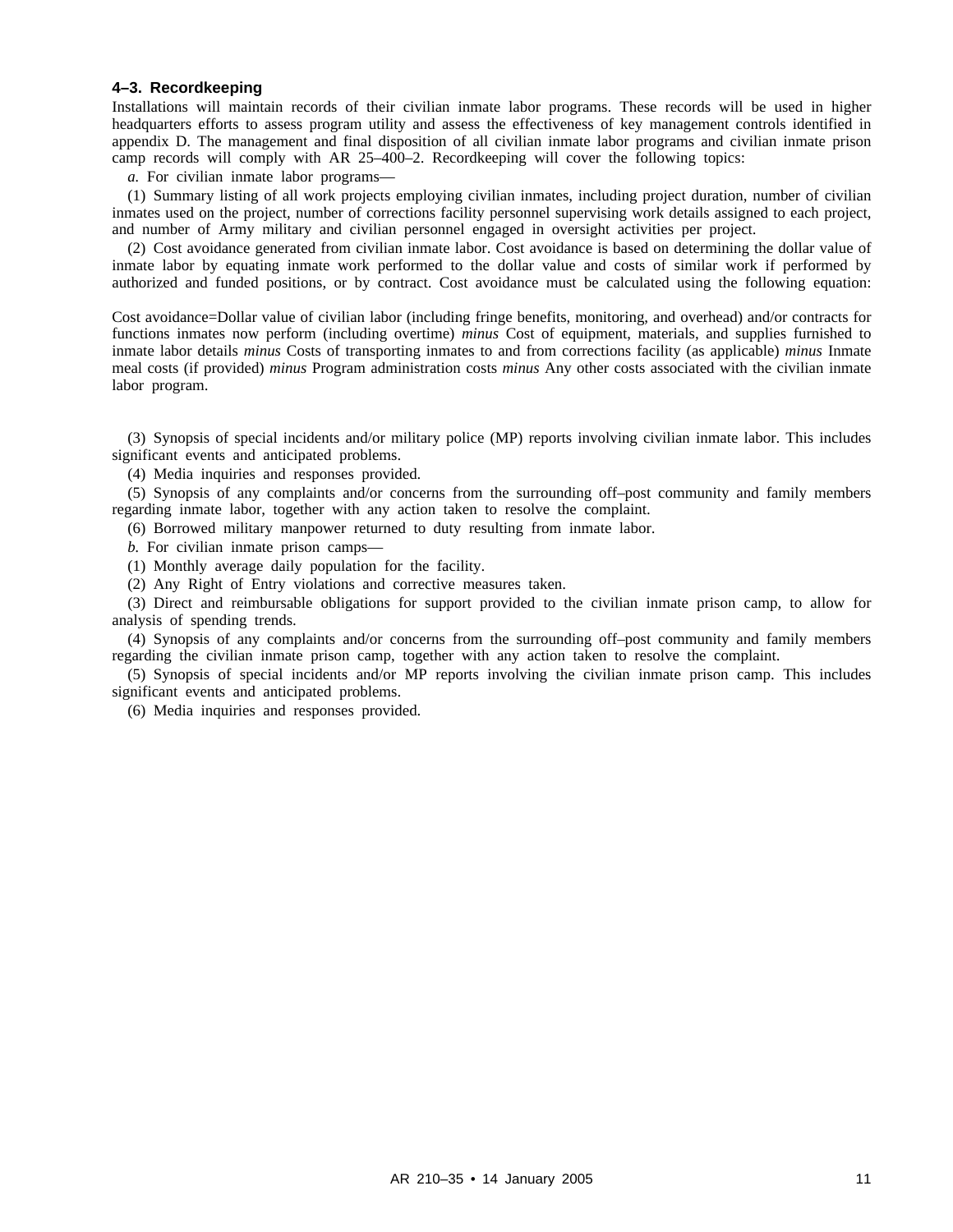#### **Appendix A References**

**Section I Required Publications**

#### **AR 11–2**

Management Controls. (Cited in para 1–4*e*(4).)

#### **AR 15–6**

Procedures for Investigating Officers and Boards of Officers. (Cited in para 2–3*g*(4)(*b*).)

#### **AR 37–49**

Budgeting, Funding, and Reimbursement for Base Operations Support of Army Activities. (Cited in para 3–6.)

#### **AR 190–40**

Serious Incident Report. (Cited in paras  $1-4h(1)$ ,  $3-4d$ ,  $4-1$ , and  $D-4c(5)$ .)

#### **AR 385–40**

Accident Reporting and Records. (Cited in para 4–1.)

#### **AR 405–80**

Management of Title and Granting Use of Real Property. (Cited in paras 3–3*j* and 3–5*c*.)

#### **AR 420–41**

Acquisition and Sales of Utilities Services. (Cited in paras 3–3*k*.)

#### **AR 600–55**

The Army Driver and Operator Standardization Program (Selection, Training, Testing and Licensing). (Cited in para  $2-3b(3)$ .)

#### **5 USC 7101 et. seq.**

Federal Labor Management Relations Statute. (Cited in para 2–4*e*.)

#### **10 USC 2667**

Leases, NonExcess Property of Military Departments. (Cited in paras 1–1, 3–2*b*, 3–2*c*, 3–5*a*(8).)

#### **18 USC 4125(a)**

Public Works; Prison Camps. (Cited in paras 1–4*j*(1), 1–4*k*(1), 2–1*a*, 2–1*f*, and 2–3*c*.)

#### **28 CFR 301**

Inmate Accident Compensation. (Cited in para 2–3*i*.)

#### **29 CFR 1910**

Occupational Safety and Health Standards. (Cited in para 2–3*i*(3).)

#### **31 USC 1342**

Limitation on Voluntary Services. (Cited in para 3–2*c*.)

#### **DODI 4000.19**

Interservice, Interdepartmental, and Interagency Support. (Cited in paras 3–3*i* and 3–6.)

#### **Executive Order 11755**

Prison Labor. (Cited in paras 1–4*j*(1), 1–4*k*(1), 2–1*d*(3), and 2–1*f*.)

#### **PL 103–337, Section 1065**

Demonstration Project for Use of Army Installations to Provide Prerelease Employment Training to Nonviolent Offenders in State Penal Systems. (Cited in paras 1–1 and 2–1*d*(1).)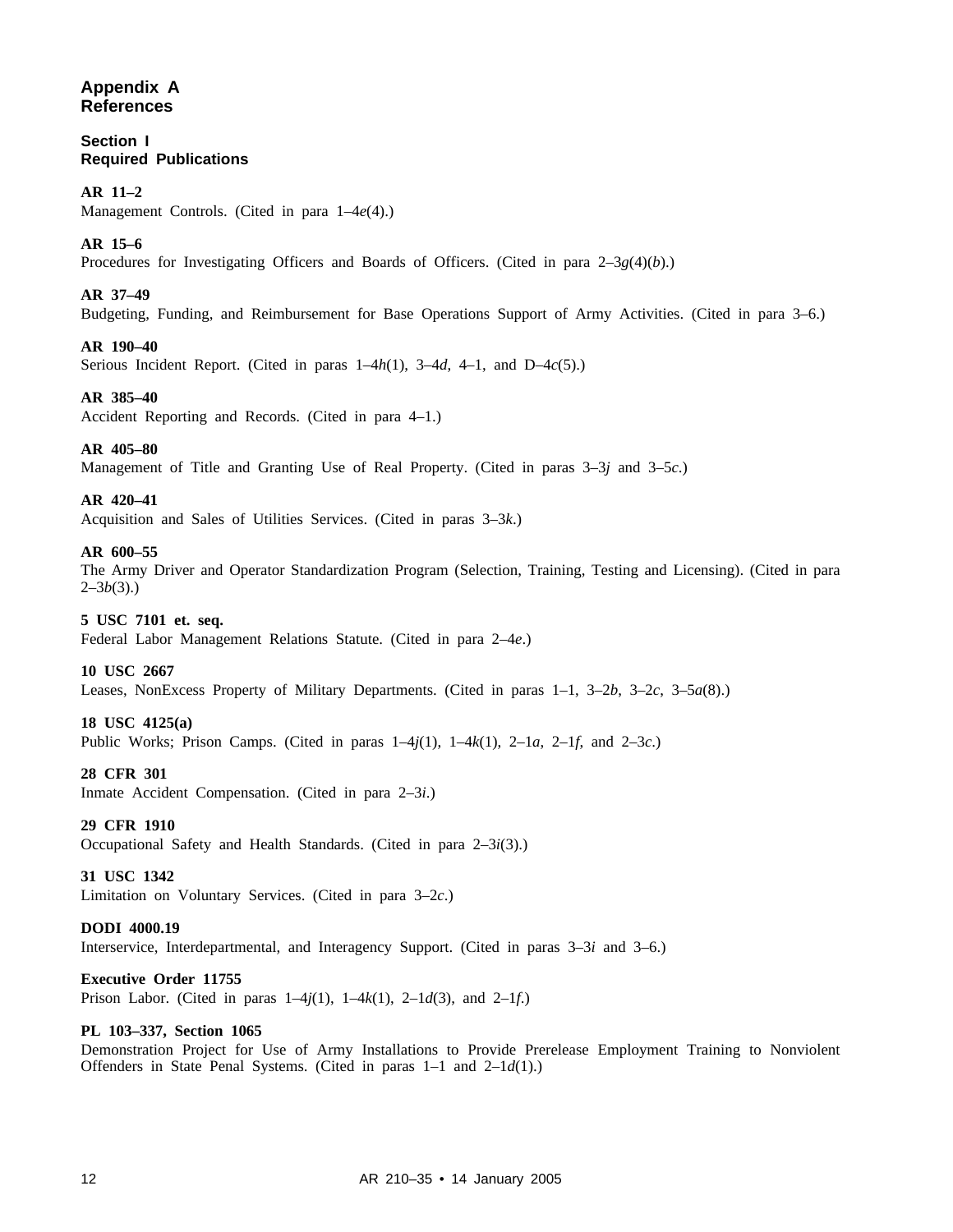#### **Section II Related Publications**

A related publication is a source of additional information. The user does not have to read it to understand this publication. Army regulations and pamphlets are available on the Army Publishing Directorate's Web site at http:// www.apd.army.mil.

#### **AR 5–9**

Area Support Responsibilities

#### **AR 5–20**

Commercial Activities Program

#### **AR 25–400–2**

The Army Records Information Management System (ARIMS)

#### **AR 190–47**

The U.S. Army Correctional System

#### **18 USC Chapter 303**

Bureau of Prisons (Available at http://www.gpoaccess.gov/USCODE/INDEX.HTML.)

#### **18 USC Chapter 305**

Commitment and Transfer (Available at http://www.gpoaccess.gov/USCODE/INDEX.HTML.)

#### **18 USC Chapter 1385**

Posse Comitatus Act (Available at http://www.gpoaccess.gov/USCODE/INDEX.HTML.)

#### **28 USC 1346(b), 2671–2680**

Federal Tort Claims Act (Available at http://www.gpoaccess.gov/USCODE/INDEX.HTML.)

#### **DODD 5525.5**

DOD Cooperation with Civilian Law Enforcement Officials (Available at http://www.dtic.whs/directives.)

#### **FAR, Part 22.201**

Convict Labor (Available at http://www.arnet.gov.far/.)

#### **Section III Prescribed Forms**

This section contains no entries.

**Section IV Referenced Forms**

#### **DA Form 11–2–R** Management Control Evaluation Certification Statement (Available at http://www.apd.army.mil.)

#### **Appendix B Memorandum of Agreement Format**

This memorandum of agreement (MOA) format addresses agreements between Army organizations and Federal corrections facilities under the control of the U.S. Federal Bureau of Prisons (FBOP) and is the template for developing such agreements. This MOA format contains all required clauses for compliance with Army policy on using civilian inmates. This MOA format may be modified to accommodate State/local civilian inmate use authorized under the exceptions cited in paragraph 2–1d of this regulation. Users of this template should make the appropriate substitutions indicated in bold print and bounded by parenthesis to tailor this template for their own use.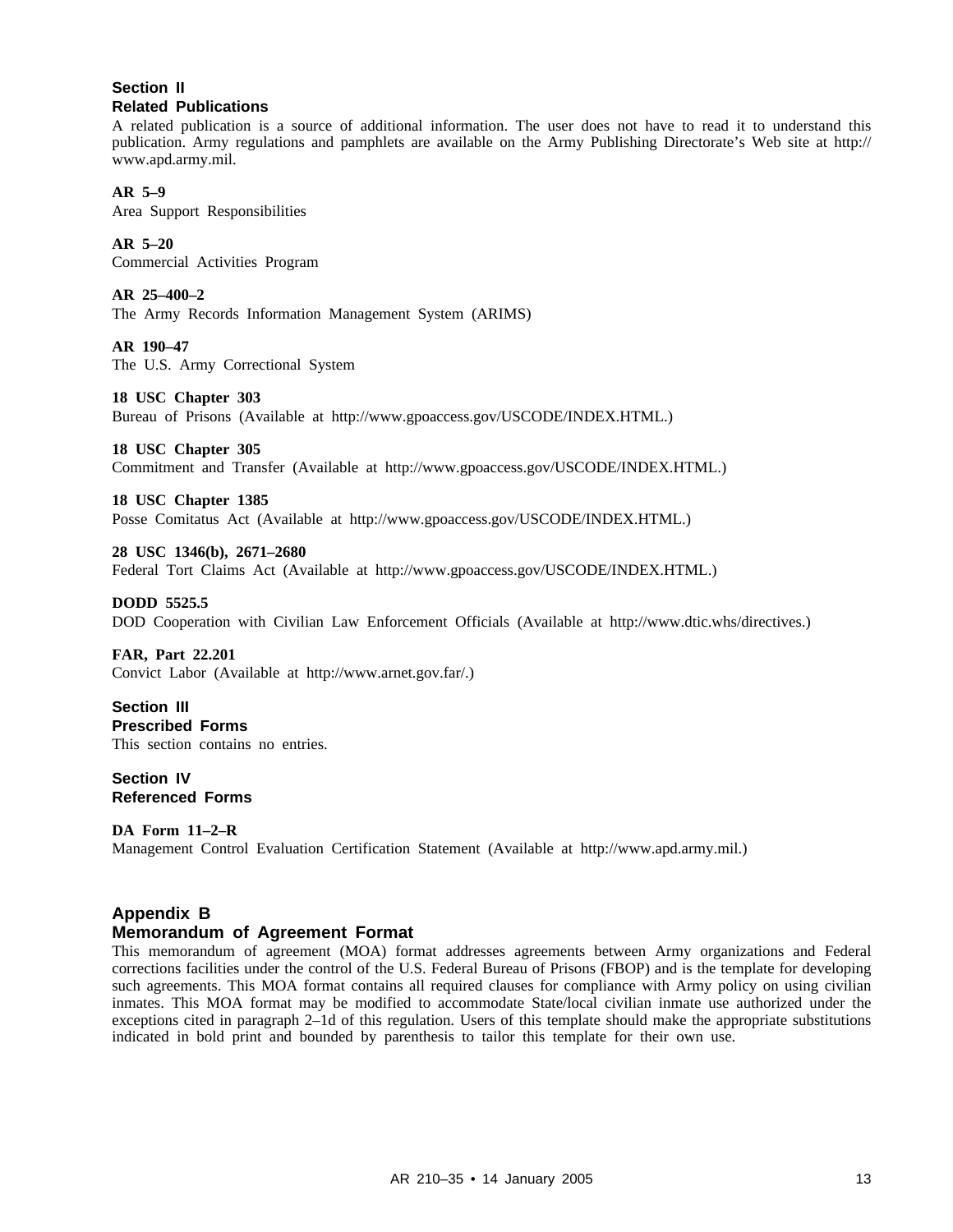#### **MEMORANDUM OF AGREEMENT BETWEEN** (NAME AND LOCATION OF CORRECTIONS FACILITY PROVIDING CIVILIAN INMATES) **AND** (NAME AND LOCATION OF ARMY ORGANIZATION) **FOR** THE USE OF FEDERAL CIVILIAN INMATE LABOR

#### DETAILS ON PROPERTY UNDER (ARMY ORGANIZATION) CONTROL

THIS MEMORANDUM OF AGREEMENT is entered into by, and between, (the name and location of local Federal corrections facility) and (name and location of Army organization) hereinafter referred to as the Host Agency.

WHEREAS, Title 18 USC 4125(a) provides that the services of United States civilian inmates may be made available to perform work set forth under terms, conditions, and rates mutually agreed upon, for constructing or repairing roads, clearing, maintaining and reforesting public lands, building levees, and constructing or repairing any other public ways or works financed wholly or in major part by funds appropriated by Congress; and

WHEREAS, the Host Agency will have a continuing requirement for labor to include, but not limited to, providing repair and maintenance work such as mowing, painting, carpentry, cutting trees, landscaping, planting, building demolition, general maintenance and repair, trash pickup, custodial work, transporting material to and from recycling centers, and other similar type work on property under Host Agency control; and

WHEREAS, (the name and location of local Federal corrections facility) has under its custody and control a varying number of able-bodied, minimum security, community custody status inmates who can be made available for such activities; and

WHEREAS, it is to the mutual advantage of (the name and location of local Federal corrections facility) and the Host Agency to have these inmates performing such work;

NOW, THEREFORE IT IS AGREED:

1. (The name of local Federal corrections facility) shall:

a. Select inmates and inmate labor details in accordance with this Memorandum of Agreement (MOA) for work at (specify location, by name, e.g. installation, satellite facility, recreation areas, etc. where work will be performed).

b. Provide Host Agency personnel an introduction to and training in (name of local Federal corrections facility) policies and procedures in such areas as inmate and inmate labor detail discipline, staff conduct, inmate accountability, (name of local Federal corrections facility) safety, and any other training which would further the purposes and terms of this MOA. Provision of such training will be at no cost or fee to the Host Agency.

c. Provide inmates and inmate labor details routine medical care, regular standardized work clothing not resembling known military or civilian uniforms, safety shoes, and daily meals. (Name of local Federal corrections facility) shall enforce inventory and control of equipment, tools, materials, and supplies provided by (name of local Federal corrections facility) that are not consumed in the work performed by inmate labor details.

d. Reimburse the Host Agency for the reasonable cost of emergency medical care, including transportation, in the event the Host Agency provides inmates any such emergency medical care or transportation.

e. Provide appropriate compensation to inmates in accordance with (name of local Federal corrections facility) inmate pay schedules.

f. The Warden/Administrator of (Name of local Federal corrections facility) is charged with the responsibility and accountability for the control and custody of inmates on labor details. The daily technical oversight of inmate labor details will be the responsibility of the Host Agency. Oversight functions of the Host Agency includes: training inmates to perform assigned tasks, performing quality<br>assurance checks, and requiring inmates to sign time cards at intervals established by the Warden/<br>Administrator of (Nam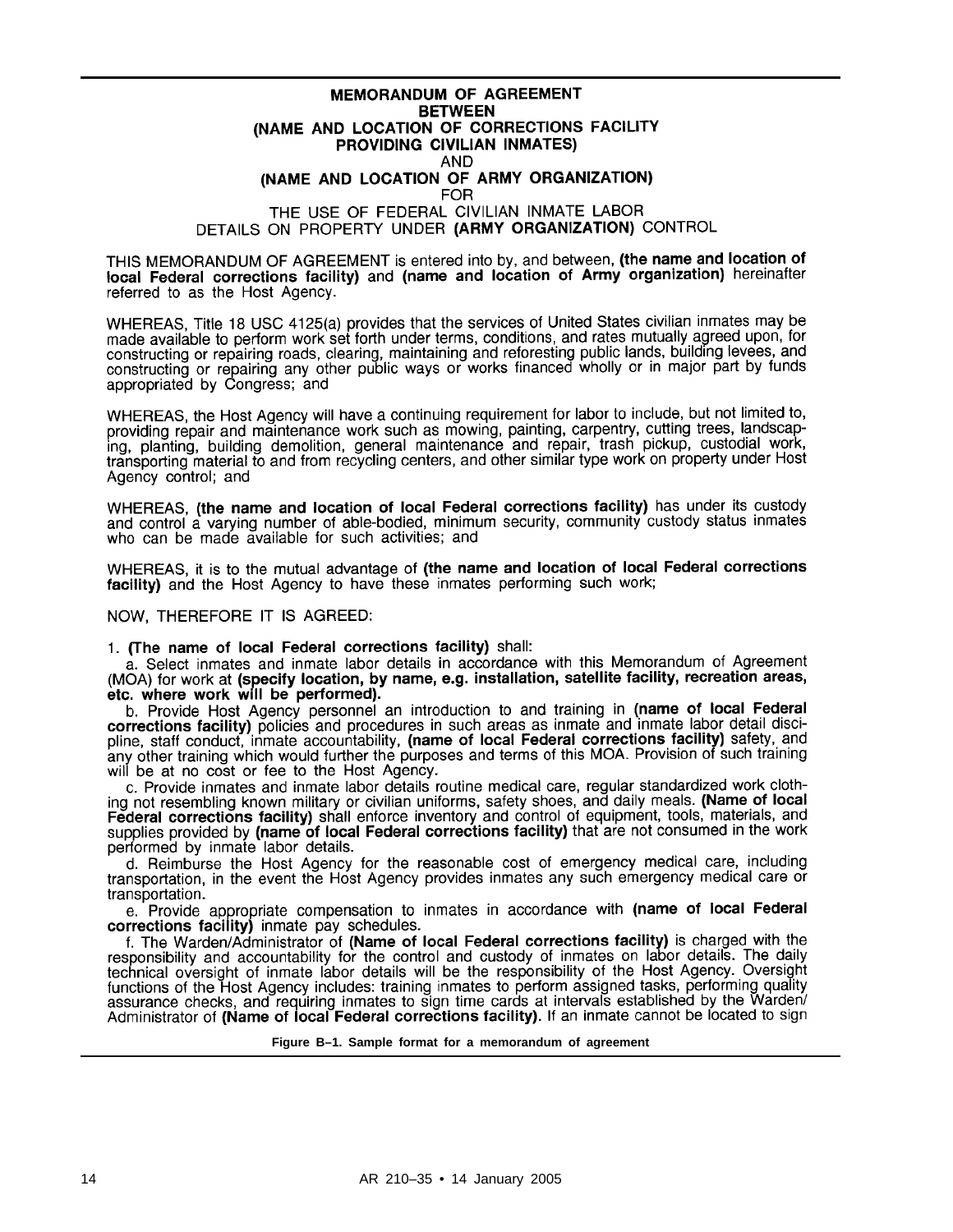a time card, the Host Agency will immediately notify the (Name of local Federal corrections facility) point of contact staff supervisor.

#### g. Provide inmate photo identification cards. (Add additional paragraphs as appropriate.)

2. The Host Agency shall-

a. Provide personnel who will instruct inmates and inmate labor details on work safety, work tasks, work materials and supplies, use of work tools and equipment, host agency measures for control and accountability of tools and equipment, and quality of work to be performed. Host Agency personnel will<br>not become involved directly with (name of local Federal corrections facility) operation of inmate<br>labor details, and i

b. Provide, as needed for tasks and work to be performed, safe and serviceable protective and safety equipment except shoes provided by (name of local Federal corrections facility), tools, materials and supplies for inmate control of equipment, tools, materials, and supplies provided by Host Agency that are not consumed in the work performed by inmate labor details.

c. Provide a safe and humane work environment for inmates and inmate labor details. In addition to daily instructions on work tasks, work equipment use, and work safety, Host Agency personnel will<br>provide inmates and inmate labor details a regular Host Agency safety briefing at least weekly.<br>Weekly safety briefings will tions facility).

d. Complete daily, and submit to (name of local Federal corrections facility) personnel not less than monthly (name of local Federal corrections facility) required inmate and inmate labor detail reports and time sheets.

e. Prepare an annual report of inmate labor detail project accomplishments and furnish a copy to (name of local Federal corrections facility).

f. Ensure that Host Agency personnel involved with (name of local Federal corrections facility) inmates and inmate labor details are of good integrity, have no known criminal record, have no known history of drug or alcohol abuse, and have no prior nor present social or other relationship with inmates.

g. Provide first aid and emergency medical care, on a cost reimbursable basis, for inmates and inmate labor details and immediately notify (name of local Federal corrections facility) point of contact in the event of inmate injury or illness. In the event of an emergency or serious injury, the Host Agency will provide transportation to the nearest available hospital (or on-post medical facilities, if applicable) and the (name of local Federal corrections facility) point of contact will be promptly<br>notified. Inmates becoming ill, but not requiring emergency medical care, while on labor detail will be<br>returned to (name o tions facility) point of contact notified of such illness.

h. Take appropriate measures to ensure that the work performed by inmates and inmate labor details will comply with the following:

(1) No Federal civilian employees will be displaced by inmates or inmate labor details.

(2) Inmate labor details will not interfere nor conflict with projects/work for which resources have been allocated and funds made available for accomplishment by contract or by the Federal civilian workforce.

(3) Inmate labor details will not impair current Federal contracts for services.

(4) Inmates and inmate labor details will not be used in any manner inconsistent with this agreement or any other law and regulation.

i. Ensure that the use of inmates and inmate labor details does not interfere with the operation and/ or mission of activities on Host Agency property.

#### (Add additional paragraphs as appropriate.)

3. Selection of Inmates:

a. Inmates selected for participation on inmate labor details will be suitable for work projects to be accomplished on Host Agency work sites, giving due regard to their safe custody, their mental and<br>physical competence, and their suitability for work programs within the Host Agency. (Name of local Federal corrections facility) Warden/Administrator will make inmate labor detail assignments in coordination with the Host Agency's (fill in name/title of responsible individual or division/directorate).

b. Number of inmates selected will be sufficient in number for Host Agency work projects as determined by the Host Agency's (fill in name/title of responsible individual or division/ directorate), in consultation with (name of local Federal corrections facility) Warden/Administrator. The number of inmates and inmate labor details may be increased or decreased as determined necessary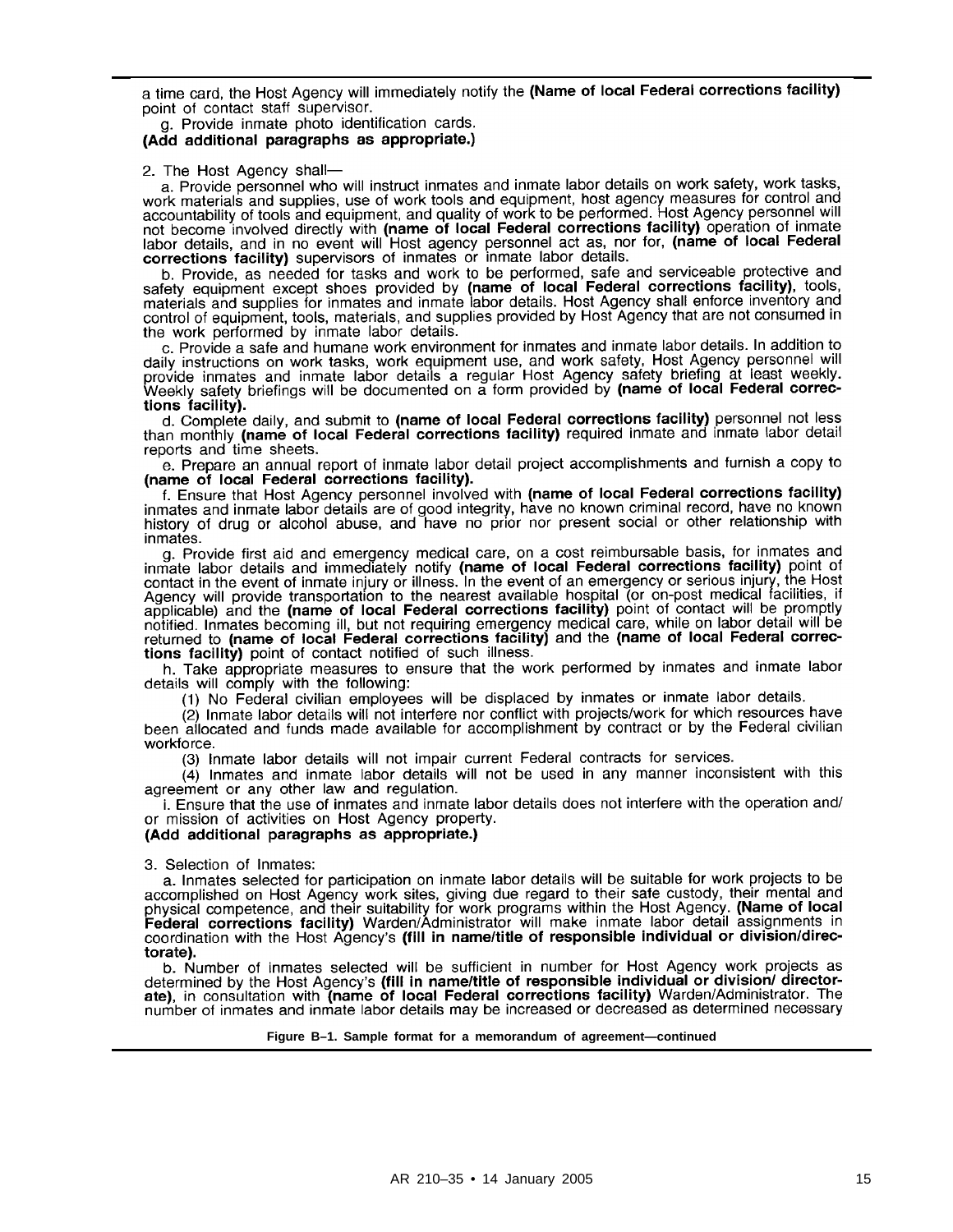by the Host Agency's (fill in name/title of responsible individual or division/directorate) who will then advise the (name of local Federal corrections facility) Administrator of his/her determination. c. Inmates will be medically cleared for labor detail status with no medical or psychological restric-

tions. d. Inmates will be satisfactorily participating in or have completed financial obligations under the Inmate Financial Responsibility Program.

e. Inmates will have no detainers or pending charges.

f. Inmates will receive Central Inmate Monitoring (CIM) clearance from (name of local Federal corrections facility) if necessary.

g. Inmates will have no prior personal or contractual relationship with the Host Agency or Host Agency personnel.

h. Only inmates classified at the minimum level of FBOP security classification, and who have community custody status, will be used in the inmate labor program.

i. Inmates will not be any of the following:

(1) A person in whom there is significant public interest as determined by the (name of local Federal corrections facility) Warden/Administrator, in coordination with the Host Agency Commander.

(2) A person who is or has been a significant management problem in (name of local Federal corrections facility) or other corrections facilities.

(3) A principal organized crime figure.

(4) An inmate convicted of a sex offense or whose criminal history includes such conduct.

(5) An inmate convicted of a violent crime or whose criminal history includes such conduct.

(6) An inmate convicted of the sale of or intent to distribute illegal drugs who held a leadership position in any drug conspiracy, or been involved with drugs within the last three years while they have been in prison.

(7) An escape risk.

(8) An inmate who poses a threat to the general public.

(9) An inmate convicted of arson.

(10) An inmate declared or found insane or mentally incompetent by a court, administrative proceeding, physician, or under treatment for a mental disease or disorder.

(11) A Federal inmate convicted while on active duty, presently serving a sentence for that conviction.

j. Inmates who do not perform to the satisfaction of Host Agency personnel while participating in inmate labor details will be reported to (name of local Federal corrections facility) and removed<br>from the inmate labor program at the Host Agency.

#### 4. General Provisions:

a. The Warden/Administrator of (name of local Federal corrections facility) is charged with control and custody of inmates and inmate labor details at all times. No Host Agency personnel will be involved with custodial aspects of inmate rabor details. In no event shall Host Agency personnel provide custodial supervision over inmates or inmate labor details. Host Agency personnel may check on the quality of work be instruct inmates and inmate labor details on various aspects of work tasks.

b. The Host Agency Commander (or designated representative) shall direct the removal of any inmate or (name of local Federal corrections facility) personnel deemed undesirable or detrimental in any way to the mission, soldiers, family members, visitors, or civilian employees of the Host Agency.

Agency.<br>
C. The civilian inmate labor program is without direct labor cost or expense to the Department of<br>
C. The civilian inmate labor program administration, materials, and supplies used to accomplish work during<br>
inmat provided by the Host Agency, (and any other reimbursable services to be provided), are the responsibility of that party.

d. All laws of the United States and rules of (name of local Federal corrections facility) relating to, or in any way affecting, the imprisonment, transfer, control, discipline, escape, or release of inmates shall apply to all (name of local Federal corrections facility) inmates selected and provided under the terms of this MOA.

e. All inmates and inmate labor details selected and provided under this MOA shall be used under 18 USC 4125(a), and are covered for any injury under the provisions of the Inmate Accident Compensation Program, 28 CFR 301.

f. Inmates and inmate labor details are in no manner employees of the Host Agency and will not be paid from Host Agency funds, nor receive any type of personal or private gratuity for work accomplished or services rendered.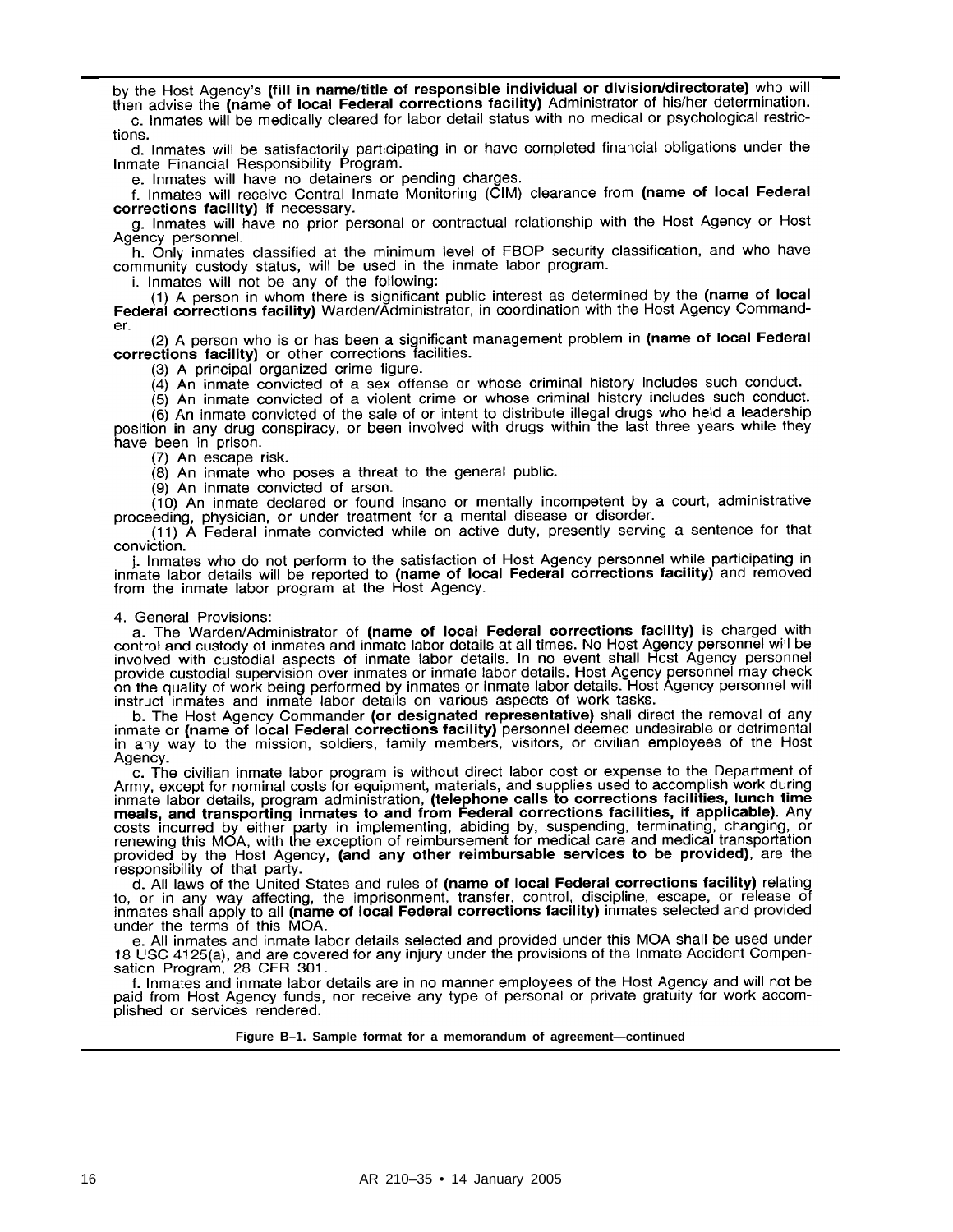g. Inmates placed under this program are not Federal employees for the purpose of laws administered by the Office of Personnel Management and do not have title to any Federal benefits such as insurance, retirement, and leave.

h. Specific projects will be negotiated locally within the limits of the inmate labor program and<br>consistent with 18 USC 4125(a). Necessary approvals for the use of inmate labor on any specific<br>project will be obtained by dictated by the rules and regulations governing the respective agency.

i. Should an emergency situation arise, i.e. escape, hostage situation, etc., the (name of local Federal corrections facility) will be contacted immediately and the appropriate contingency plans enacted.

j. No Host Agency land and/or facilities will be involved in executing the inmate labor program, excepting designated latrine, work, eating, and vending areas.

k. Inmates may purchase soft drinks, food stuffs, candy bars, and cigarettes from designated vending areas. However, inmates will not be given gifts, food stuffs, or money in any amount by any military, contractor, DOD civilian personnel, or the general public.

I. Inmates will abide by the rules and regulations prescribed by (fill in title of responsible division/ directorate) unless otherwise directed by a (name of local Federal corrections facility) employee as may be necessary to protect the security, good order, and discipline of Federal inmates. This includes, but is not limited to, the general maintenance of law and order and rules concerning employee on-the-job performance and conduct, and safety rules.

m. Inmates and inmate labor details will not be allowed in any Host Agency sensitive or prohibited areas/offices. Inmates and inmate labor details working in areas where classified information, personnel records, medical records, or other confidential or sensitive data is locked or secured will be under constant view by Army personnel. Inmates will not be used in areas where classified information is discussed or is in plain view. (Add additional criteria as appropriate).

n. Inmates and inmate labor details are prohibited from entering any establishment that serves or stores alcoholic beverages.

o. Inmates and inmate labor details will not enter or work in family housing areas at any time. Inmates will not work in day care centers, youth services/school age services centers, schools, recreation centers/libraries, or similar facilities, except when these facilities are closed to the public or the likelihood of inmate contact with the general military community or family members is remote. p. Inmates and inmate labor details will not work in areas where firearms and/or ammunition are

sold or stored, nor in areas where alcohol products are sold, stored, or served.

q. Inmates and inmate labor details will not work in areas where medical supplies (drugs, syringes, etc.) are stored unless the medical supplies are secured, and the inmates are under constant view by Army personnel.

r. Inmates will not have access to or use phone lines or fax machines, computers/computer systems (and any other restrictions the local Federal corrections facility may place on inmate use).

s. Inmates will not be allowed to operate Host Agency vehicles or equipment unless they possess the necessary valid operator's license(s), have been given proper training in vehicle operation and safety by Army personnel, and are authorized to operate the vehicle or equipment in accordance with<br>AR 600-55 by both the Host Agency and (name of local Federal corrections facility).

t. Serious incidents, i.e. walkaways, escapes, riots, disturbances, and any criminal action involving inmates participating in the civilian inmate labor program will be reported in accordance with AR 190-40. One copy of incident reports will be provided to HQDA, Assistant Chief of Staff for Installation Management, Plans and Operations Division (DAIM-MD), and HQDA, Office of the Chief of Public Affairs, Public Communications Division (SAPA-PCD). Accidents involving inmates will be investigated and reported in accordance with AR 385-40 as applicable.

u. Any negative media coverage involving inmates participating in the civilian inmate labor program<br>will be reported through command channels to HQDA, Assistant Chief of Staff for Installation Manage-<br>ment, Plans and Opera (and radio/television channel), date of coverage, synopsis of report, and whether the report had local, regional or national coverage, will be reported. Provide one copy of the article/script, if available. (Add additional paragraphs as appropriate).

#### 5. It is Mutually Agreed:

a. The Host Agency shall not be liable for misconduct or unauthorized absence of inmates, but shall report such incident to the (name of local Federal corrections facility) immediately.

b. The Host Agency shall not bear responsibility for payment of expenses of inmates, for which the (name of local corrections facility) bears full and exclusive responsibility.

c. The Host Agency shall not be liable for sickness, accidents, or death of inmates or (name of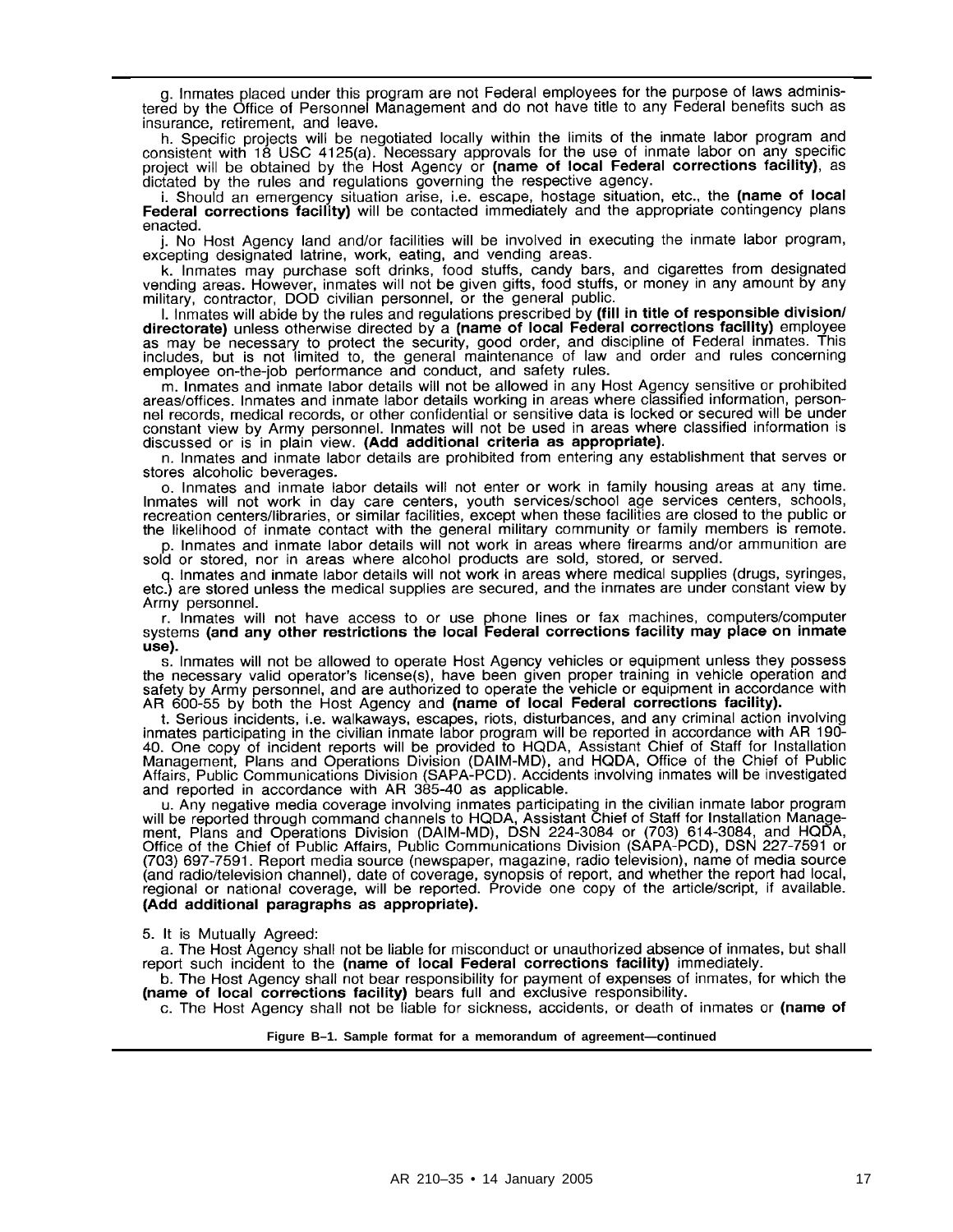local Federal corrections facility) personnel engaged in any activity conducted under this agreement and compensable through the Inmate Accident Compensation Program and the Federal Employees Compensation Act, respectively.

d. Nothing in this MOA shall be construed as obligating the Host Agency or (name of local Federal<br>corrections facility) to expend, or as involving the Host Agency or (name of local Federal corrections facility) in any obli ized by law and administratively made available for this work.

e. Any interference with or damage to property under control of the Department of the Army incident to the execution of an inmate labor detail will be thoroughly investigated by designated Army/ FBOP personnel. If it is determined that the damage or interference resulting in a loss was caused by an inmate or correctional personnel, both the Host Agency Commander and the (name of local<br>Federal corrections facility) Warden/Administrator will be briefed on the findings, and the Host Agency Commander may:

(1) Request the (name of local Federal corrections facility) to promptly correct the situation; (2) Direct that the inmates, inmate labor detail, and/or corrections facility personnel be removed from the installation;

(3) Direct that the program with (name of local Federal corrections facility) be discontinued; or

(4) Decide on any combination of these options. This does not include damages, breakage, or breakdowns occurring to equipment or other property due to normal use, or poor/unsafe operating condition.

f. Concerning the media:

(1) Any requests for interviews and/or photographs of any inmates and/or inmate labor details<br>received by the Host Agency will be referred to the (name of local Federal corrections facility) Warden/Administrator.

2) At no time will any media representative be allowed to interview any inmate or inmate labor detail without the expressed consent of the (name of local Federal corrections facility) Warden/ Administrator and the Host Agency Public Affairs Office.

(3) No photograph, film, nor video may be taken or made of any inmate or inmate labor detail for any reason by anyone without the expressed consent of the (name of local Federal corrections facility) Warden/Administrator and the Host Agency Public Affairs Office.

(4) Press releases regarding the inmates and/or inmate labor details will be with the joint<br>coordination of the (name of local Federal corrections facility) Warden/Administrator and the Host<br>Agency Commander or Public Affa research of **Iccal Federal corrections facility**) which has the responsibility to protect the privacy and<br>other rights of inmates. The Host Agency Public Affairs Office will route the contents of such press<br>releases throug

(5) The Host Agency Public Affairs Office will coordinate all denial/approval of media requests<br>with the (name of local Federal corrections facility). The Public Affairs Office will inform the Host<br>Agency (fill in name of coordination of media coverage, or to protect inmate privacy.

(6) The Host Agency Commander and Public Affairs Office will institute public awareness and community training regarding the presence of inmates or inmate work details on the installation. The Host Agency Public Affairs Office will develop a public affairs plan which informs the installation and surrounding community of the civilian inmate labor program, projects inmates and inmate labor details will perform, and community training regarding the presence of inmates on the installation. (Add additional paragraphs as appropriate).

6. Effective Date, Suspension and Termination Provision:

a. This MOA becomes effective upon signing by the Host Agency Commander and the (name of local Federal corrections facility) Warden/Administrator after both parties have secured approval to enter into this agreement from t

b. This MOA may be suspended or terminated by either party at no cost upon 60 days advance written notification of such suspension or termination, or at any time by mutual written consent of the parties, or at any time upon notice to the other party of an operational or emergency need of either party.

7. Review and Change:

a. Required changes to this MOA will be accomplished by written amendments which will be equentially numbered. Change amendments will be jointly authorized by the Commander, (name of<br>Host Agency) and the Warden/Administrator, (name of local Federal corrections facility). All<br>change amendments will be subject t corrections facility) and the Host Agency.

b. Any substantive revisions requiring changes to the Army's Civilian Inmate Labor Program policy will be forwarded through (fill in name(s) of offices within the Host Agency's chain of command)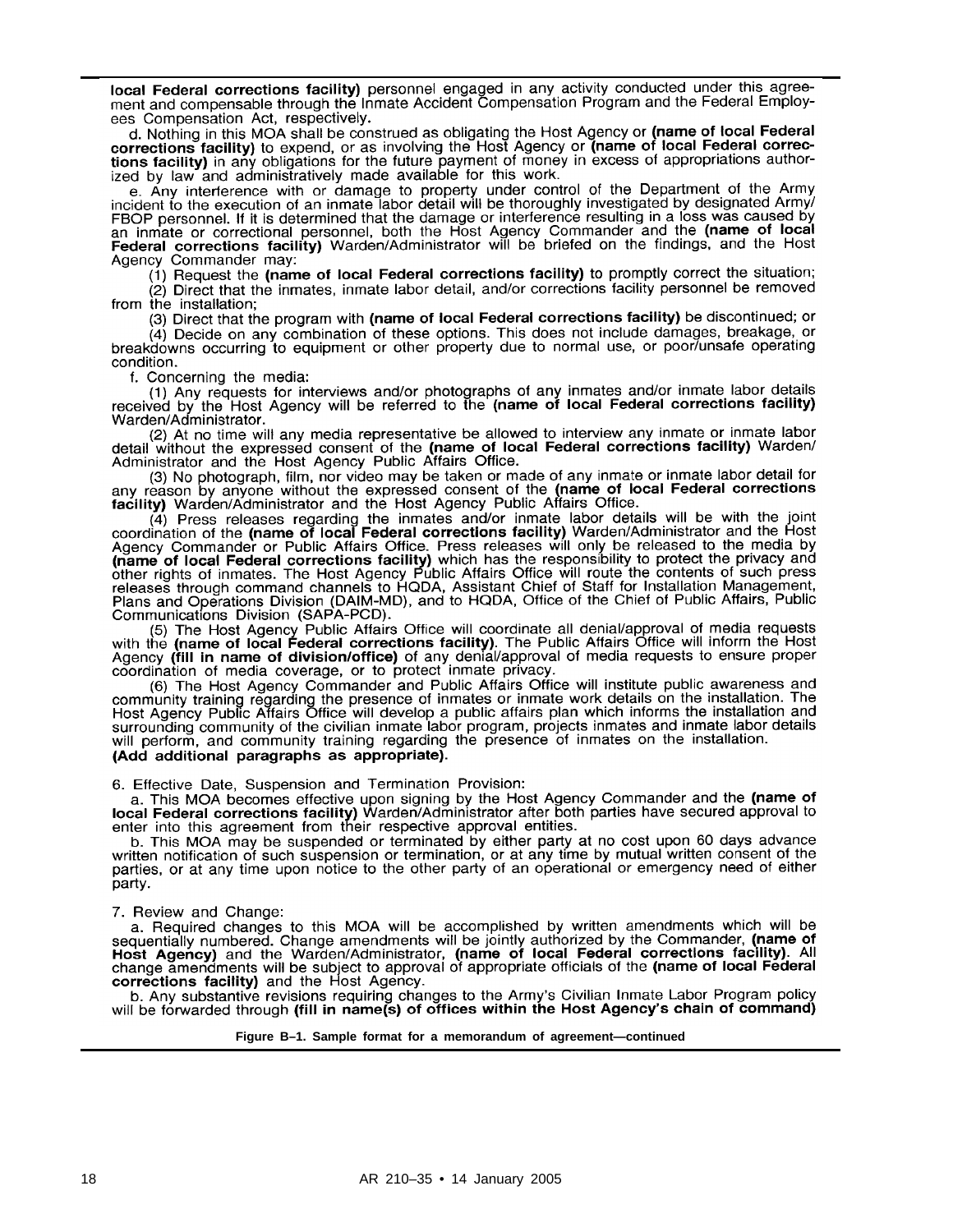to HQDA, Assistant Chief of Staff for Installation Management, Plans and Operations Division (DAIM-MD) for review and approval. These changes will not become part of the MOA without first obtaining HQDA approval and confirmation that these changes have become part of the Army's Civilian Inmate Labor Program policy.

c. This MOA will be reviewed as required to determine if the conditions of the document are still current.

(/s/ Name Warden/Administrator Name and location of local Federal corrections facility)

(/s/ Name Rank Commander Name and location of Army organization)

Date:

Date:

**Figure B–1. Sample format for a memorandum of agreement—continued**

#### **Appendix C Sample Inmate Labor Plan**

This sample Inmate Labor Plan may be used as a template to develop user Inmate Labor Plans. This sample Inmate Labor Plan contains all required clauses for compliance with Army policy on using civilian inmates. Users of this template should make the appropriate substitutions indicated in bold print and bounded by parenthesis to tailor this template for their own use. User Inmate Labor Plans may be a regulation, letter of instruction, policy memorandum, or other document of the user's choice.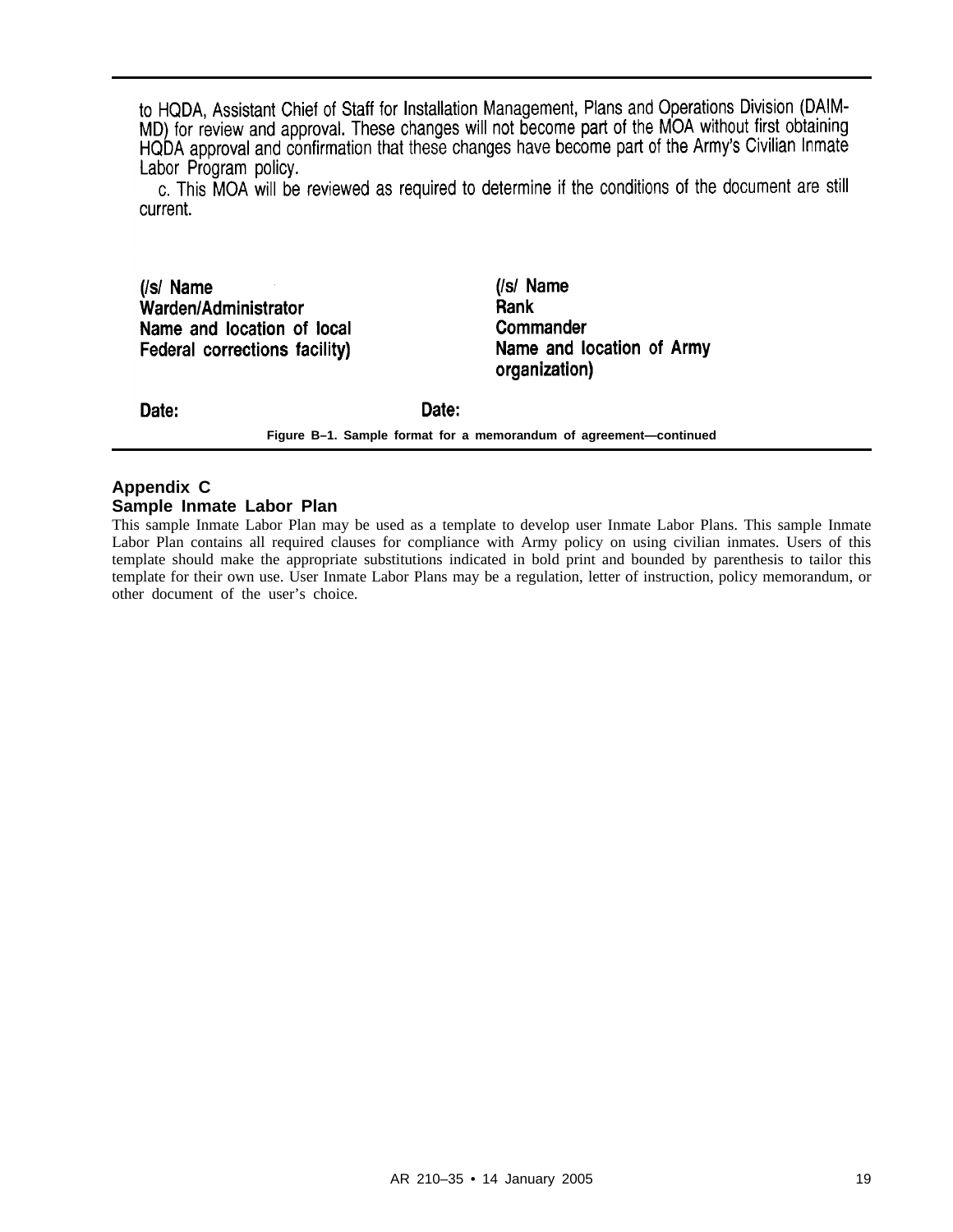#### DEPARTMENT OF THE ARMY (NAME AND LOCATION OF ARMY ORGANIZATION USING CIVILIAN INMATE LABOR)

(Army Organization) Regulation No.

FEDERAL INMATE LABOR PROGRAM

1. Purpose. This regulation establishes guidelines for the Federal Civilian Inmate Labor Program at (name of Army organization) and prescribes policies, procedures, and responsibilities for using<br>Federal civilian inmate labor on (name of Army organization).

#### 2. References.

a. AR 210-35, Army Civilian Inmate Labor Program.

b. AR 190-40, Serious Incident Reporting.

- c. 18 USC 4125(a).
- d. 28 CFR 301.

e. Memorandum of Agreement between (name of local Federal corrections facility) and (name of Army organization).

#### f. (Add any other applicable local regulations).

#### 3. General.

a. Headquarters, Department of the Army has approved establishing a Federal civilian inmate labor program at (name of Army organization), and has granted the Commander, (name of Army organization) permission to enter into agreement with (name of local Federal corrections facility) to provide inmate labor for labor details on (name of Army organization).

b. The (name of division/office) will provide stewardship for the Federal civilian inmate labor program at (name of Army organization).

c. Civilian inmates and inmate labor details will perform tasks for which funding is not available and therefore would not normally be performed. Civilian inmate labor will not replace authorized civilian positions, nor impair service contracts. Civilian inmates and inmate labor details will not interfere nor conflict with projects for which resources have been allocated and funds made available for accomplishment by contract or Federal civilian labor force.

d. Federal civilian employees will not be displaced by civilian inmates or inmate labor details.

e. Only minimum security community custody inmates will work on (name of Army organization). These inmates are those convicted of nonviolent crimes who have been judged by established prison standards to represent no threat to the population at (name of Army organization) and who are not considered escape risks.

f. Inmates and inmate labor details will perform work defined by 18 USC 4125(a), i.e. road repair/ construction, clearing, maintaining and reforesting public lands, building levees, and constructing or repairing any other public ways or works financed wholly or in major part by funds appropriated by Congress.

g. Typical work projects inmate labor can perform include painting, carpentry, general maintenance and repair, landscape planting and/or maintenance, mowing, trash pickup, custodial work, transporting material to and from recycling centers, and other similar type work.

h. Inmates will not be used in any manner inconsistent with this plan or any other law and regulation.

#### 4. Responsibilities.

a. (Name of division/office with overall responsibility for the civilian inmate labor program) will:

(1) Have overall responsibility for managing and coordinating action of the Federal civilian inmate labor program and will establish priorities for use of all inmate labor on (name of Army organization).

(2) Maintain a current list of all (name of Army organization) personnel trained and certified by (name of local Federal corrections facility) to check on the quality of inmate labor being performed, provide necessary daily training related to tasks, safety, and proper use of equipment, materials, tools, and supplies for inmates working at (name of Army organization).

(3) Provide/accomplish all inmate labor reporting requirements.

(4) Ensure that training and licensing of inmates is accomplished in accordance with Army

#### Figure C-1. Sample Inmate Labor Plan-continued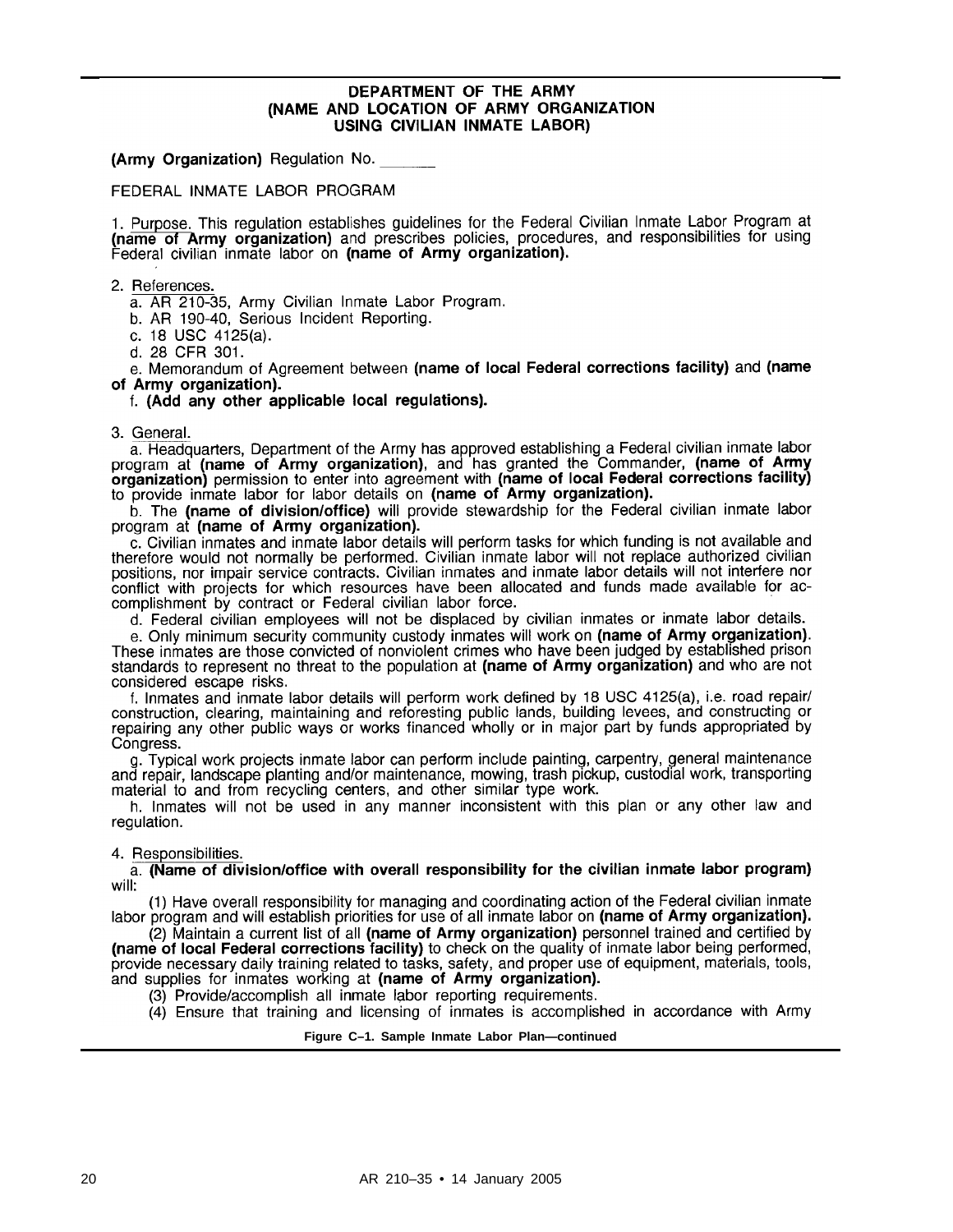regulations, as necessary, for inmates to operate government equipment/vehicles on (name of Army organization).

(5) Coordinate training for (name of Army organization) personnel on (name of local Federal corrections facility) policies and procedures in such areas as inmate and inmate labor detail discipline, accountability, (name of local Federal corrections facility) staff conduct and safety. This training will be required for personnel who will serve as inmate labor detail monitors, or have any contact with inmates.

(6) Review and approve (or disapprove) each inmate labor work project request.

#### (Add additional paragraphs as appropriate).

b. The (name of Army organization) Public Affairs Office (PAO) will develop a plan to inform the installation and surrounding communities (to include family members) of the Federal civilian inmate labor program, projects inmate labor will perform, and community training regarding the presence of inmates on the installation.

c. The (name of Army organization) Staff Judge Advocate will review each inmate labor work project request to ensure that the work projects are within the parameters of 18 USC 4125(a). Factors<br>other than those identified herein may be considered in the approval process.

d. Director and heads of other organizations will ensure that the provisions of this regulation are followed by personnel within their respective organizations.

e. Users of inmate labor will:

(1) Provide trained personnel for inmate labor details. Personnel provided must be trained and<br>certified by (name of local Federal corrections facility) officials and be listed on the (name of local Federal corrections facility) record of training. Personnel will check on the quality of work being<br>performed and provide necessary daily training related to tasks, safety, and proper use of equipment,<br>materials, tools, an labor details, and in no event will perform custodial supervision of inmates or inmate labor details.

(2) Identify designated work break, lunch, restroom, and vending machine areas for use by inmates and inmate labor details.

(3) Submit written requests, (specify type of written request) to (division/office having over-<br>all responsibility for the civilian inmate labor program) for inmate labor support. All written<br>requests must contain the foll

(a) Work location (building, area, place, etc.)

(b) Work period (days, hours, etc.)<br>(c) Duration of work required (weeks, months, indefinite, etc.)

(d) Names of (name of local Federal corrections facility) trained personnel who will be providing assistance at the work site.

(e) Names and telephone numbers of points of contact within the user's organization.

(f) Number of inmates required.

(g) Statement of work to be performed. This information should be simply stated but comprehensive enough to show expertise, training, qualifications, or any other knowledge/ skills inmates must possess to perform the work. Include physical requirements of the job.

(4) Ensure that inmates are used in accordance with guidelines and instructions provided by (name of local Federal corrections facility) officials, (name of Army organization) requirements, and job safety.

(5) Provide an escort at all times for inmate labor details working within controlled and restricted areas.

(6) Report the following to (name of division/office with overall responsibility for the civilian inmate labor program):

(a) Any walkaway, escape, riot, disturbances or similar incident involving inmates or the (name of Army organization) Federal civilian inmate labor program.

(b) Any criminal act by a (name of local Federal corrections facility) inmate against a military member or civilian assigned to, residing on, or traversing the installation.

(c) Any negative media coverage concerning the inmate labor program or (name of local Federal corrections facility) inmates.

(d) Accidents/injuries.

(7) Maintain records of hours worked and work performed.

(8) Provide a safe and humane work environment for inmate labor details.

(9) Provide all materials, supplies, equipment, tools, and personal protective equipment for inmates and inmate labor details in a safe and serviceable condition.

(10) Enforce inventory and control procedures for hand tools and other equipment provided for inmate labor details.

(11) Ensure that personnel in their organization who will be directly involved with inmates and inmate labor details are of good integrity, have no known criminal record, have no known history of drug or alcohol abuse, and have no prior nor present social or other relationship with inmates and members of inmate labor details.

#### Figure C-1. Sample Inmate Labor Plan-continued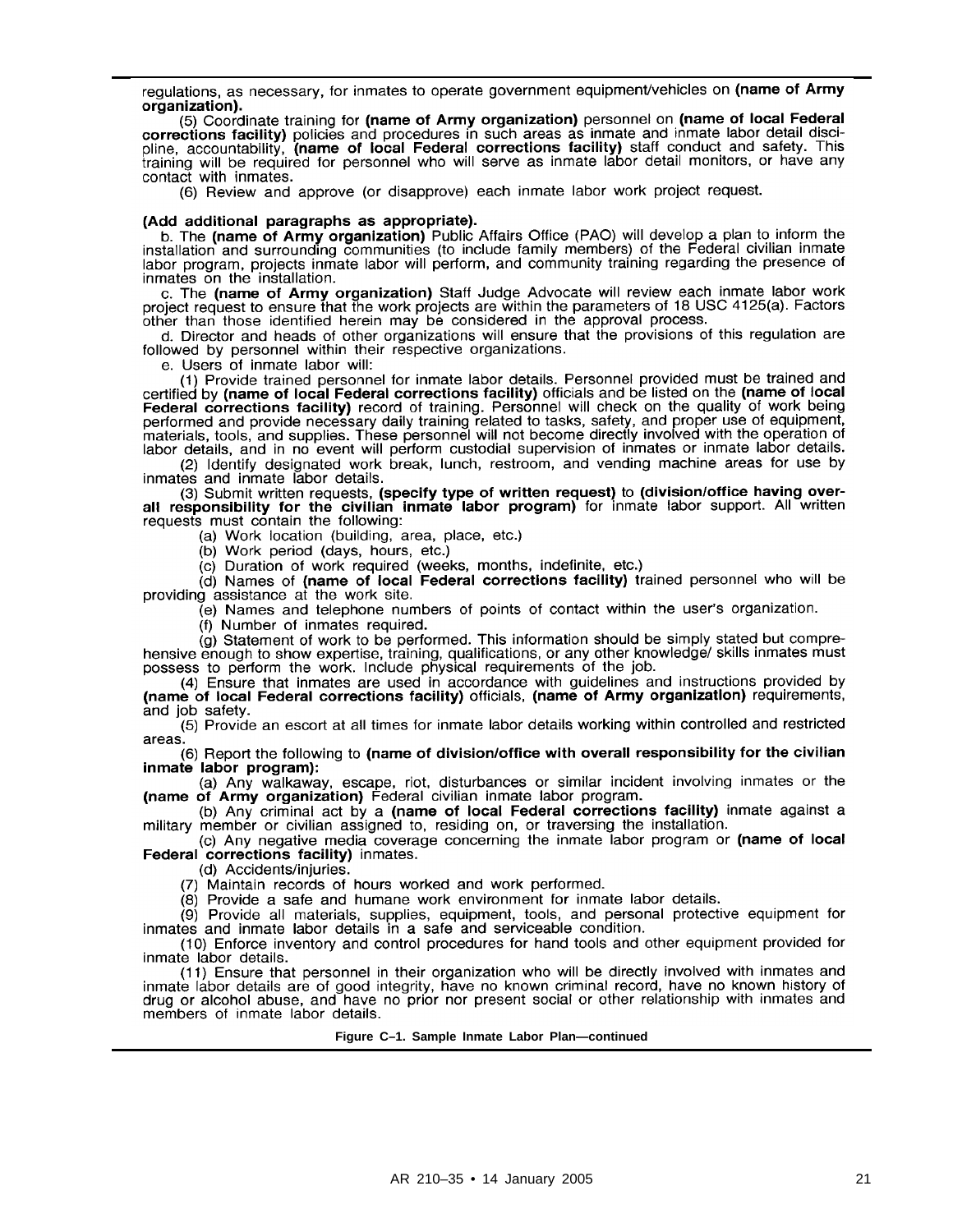#### (Add additional paragraphs as appropriate).

5. Training. The (name of local Federal corrections facility) will provide training on the requirements for dealing with inmates to (name of Army organization) personnel who will be working with<br>inmates. Training will be provided before implementation of the Federal civilian inmate labor program and at least annually thereafter. Training is mandatory for all employees, civilian and military, who work with inmates. Inmates will not be provided to organizations unless they have personnel who have been trained and certified by (name of local Federal corrections facility) officials.

#### 6. Rules pertaining to inmates.

a. Inmates who work on (name of Army organization) are classified as minimum security, community custody inmates. They do not require supervision under guard.

b. Inmates will wear distinctive work uniforms at all times while on labor details at (name of Army organization). Inmate uniforms will not resemble those worn by military or civilian personnel on the Host Agency installation.

c. Inmates will not interact with the general public. They are not to be given access to telephones or computer modems.

d. Inmates will not enter or work in family housing areas at any time. Inmates will not work in day care centers, youth services/school age services centers, schools, recreation centers/libraries, or similar facilities, except when these facilities are closed to the public or the likelihood of inmate contact with the general military community or family members is remote.

e. Inmates will not work in areas where medical supplies (drugs, syringes, etc.) are stored unless the medical supplies are secured and the inmates are under constant view by Army personnel.

f. Inmates will not work in areas where firearms and/or ammunition are sold or stored, nor in areas where alcohol products are sold, stored, or served.

g. Inmates will not work in sensitive or prohibited areas or offices. Inmates working in areas where classified information, personnel records, medical records, or other confidential or sensitive data is locked or secured will be under constant view by Army personnel. Inmates will not work in areas where classified information is discussed or in plain view.

h. Inmates will not operate vehicles or equipment unless they have the necessary valid operator's license(s), have been trained in proper operation and safety by Army personnel, and are authorized in accordance with AR 600-55 in writing by (division/office having overall responsibility for the civilian inmate labor pro

i. Concerning the media:

(1) Any requests for interviews, photographs, films, and/or videos of individuals or collective<br>members of inmate labor details must be referred to (division/office having overall responsibility for the civilian inmate labor program). As program coordinator, the (division/office having overall<br>responsibility for the civilian inmate labor program) will notify the (name of Army organization)<br>PAO and (name of local F

2) At no time will any media representative be allowed to interview any inmate labor detail or member without prior written permission from both the (name of Army organization) PAO and (name of local Federal corrections facility) officials.

(3) No photograph, film, nor video may be taken or made of any inmate labor detail or member for any reason without prior written permission from both the (name of Army organization) PAO and (name of local Federal corrections facility) officials.

(4) No press release of any kind by anyone for any reason or any publication concerning inmate labor details or members will be made without prior written permission from both the (name of Army organization) PAO and (name of local Federal corrections facility) officials.

j. Inmates will not be transported in privately owned vehicles at any time.

k. Inmates are prohibited from performing any type of personal service.

I. Inmates are not allowed to receive anything (gratuities, food stuffs, clothing, soft drinks, etc.) from (name of Army organization) civilian or military personnel, or from the general public. Inmates are not authorized to receive visitors while working at (name of Army organization).

m. Civilian and military personnel will not accept anything from inmates.

n. Inmates assigned to labor details are not DOD or Army employees. All assigned inmates are under the control and custody of (name of local Federal corrections facility). Inmates are covered for injuries by the Federal Bureau of Prison's Inmate Accident Compensation Program. (Name of local Federal corrections facility) is responsible for injuries or damage to persons or property caused by the negligent or willful acts of assigned inmates.

(Add additional paragraphs on reporting accidents/injuries, transporting inmates to/from work sites and to local hospitals in the case of serious injuries, points of contact, and other paragraphs tailored to specific situations, as applicable.)

Figure C-1. Sample Inmate Labor Plan-continued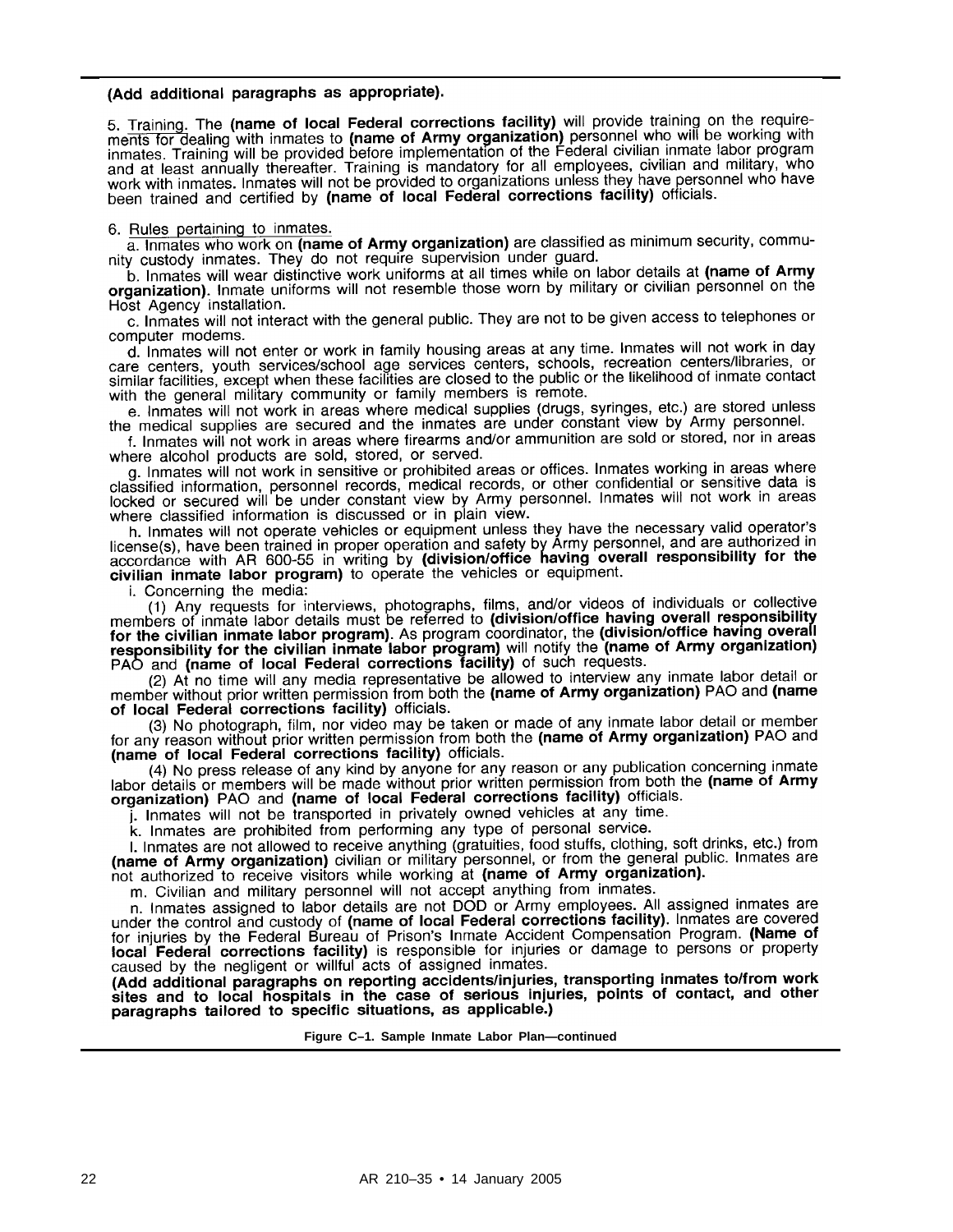#### **Appendix D Management Control Evaluation Checklist**

#### **D–1. Function**

The function covered by this checklist is the administration of the Army's Civilian Inmate Labor Program, which is currently limited to using inmates from facilities under the control of the Federal Bureau of Prisons.

#### **D–2. Purpose**

The purpose of this checklist is to assist HQDA, HQ, IMA, and installation program administrators in evaluating the key management controls outlined below. It is not intended to cover all controls.

#### **D–3. Instructions**

Answers must be based on the actual testing of key management controls (for example, document analysis, direct observation, sampling, simulation, other). Answers that indicate deficiencies must be explained and corrective action indicated in supporting documentation. These key management controls must be formally evaluated annually. Certification that this evaluation has been conducted must be accomplished on DA Form 11–2–R (Management Control Evaluation Certification Statement).

#### **D–4. Test Questions**

*a.* Are any installations using civilian inmate labor without HQDA approval?

*b.* Do all installations using civilian inmate labor have an HQDA approved Memorandum of Agreement with the provider corrections facility and an Inmate Labor Plan governing operation of civilian inmate labor details on the installation? Do these memorandum of agreements and Inmate Labor Plans reflect current Department of Army guidance on civilian inmate labor use?

*c.* Are installations using civilian inmates in accordance with existing legislation and/or regulations and/or policy governing civilian inmate labor utilization on Army installations? Specifically

(1) Are Army civilian and/or military personnel engaged in custodial supervision (guarding) of inmate labor details?

(2) Are inmates working in and around government housing areas? Are inmates working in and around schools, recreation areas and/or facilities, day care centers, recreation libraries, and similar facilities while these facilities are open to the public?

(3) Are only minimum security, nonviolent inmates being used on inmate labor details? Do inmates meet Army Civilian Inmate Labor Program selection criteria defined in paragraph 2–3*e*, above?

(4) Are inmates performing only those functions allowed under 18 USC 4125(a) or by HQDA?

(5) Are incidents involving Army installation civilian inmate labor programs being reported in accordance with AR 190–40 and reporting guidance in this regulation?

*d.* For Army installations operating civilian inmate labor programs from on–post corrections facilities, are these corrections facilities being given credits for inmate labor to offset base operations support services provided to the corrections facilities?

*e.* Do all installations with onpost corrections facilities have HQDA approval to rent facilities and/or land to correctional systems?

*f.* Do the costs of operating civilian inmate labor programs on Army installations exceed the cost avoidance generated from using civilian inmates, that is, do installation civilian inmate labor programs continue to generate cost avoidance?

#### **D–5. Supersession**

This checklist is the first checklist developed for the Army Civilian Inmate Labor Program.

#### **D–6. Comments**

Help make this a better tool for evaluating management controls. Submit comments to: Assistant Chief of Staff for Installation Management, Plans and Operations Division (DAIM–MD, 600 Army Pentagon, Washington, DC 20310–0600).

#### **Appendix E 18 USC 4125(A), and Executive Order 11755 18 USC 4125(a)**

The Attorney General may make available to the heads of the several departments the services of United States prisoners under terms, conditions, and rates mutually agreed upon, for constructing or repairing roads, clearing,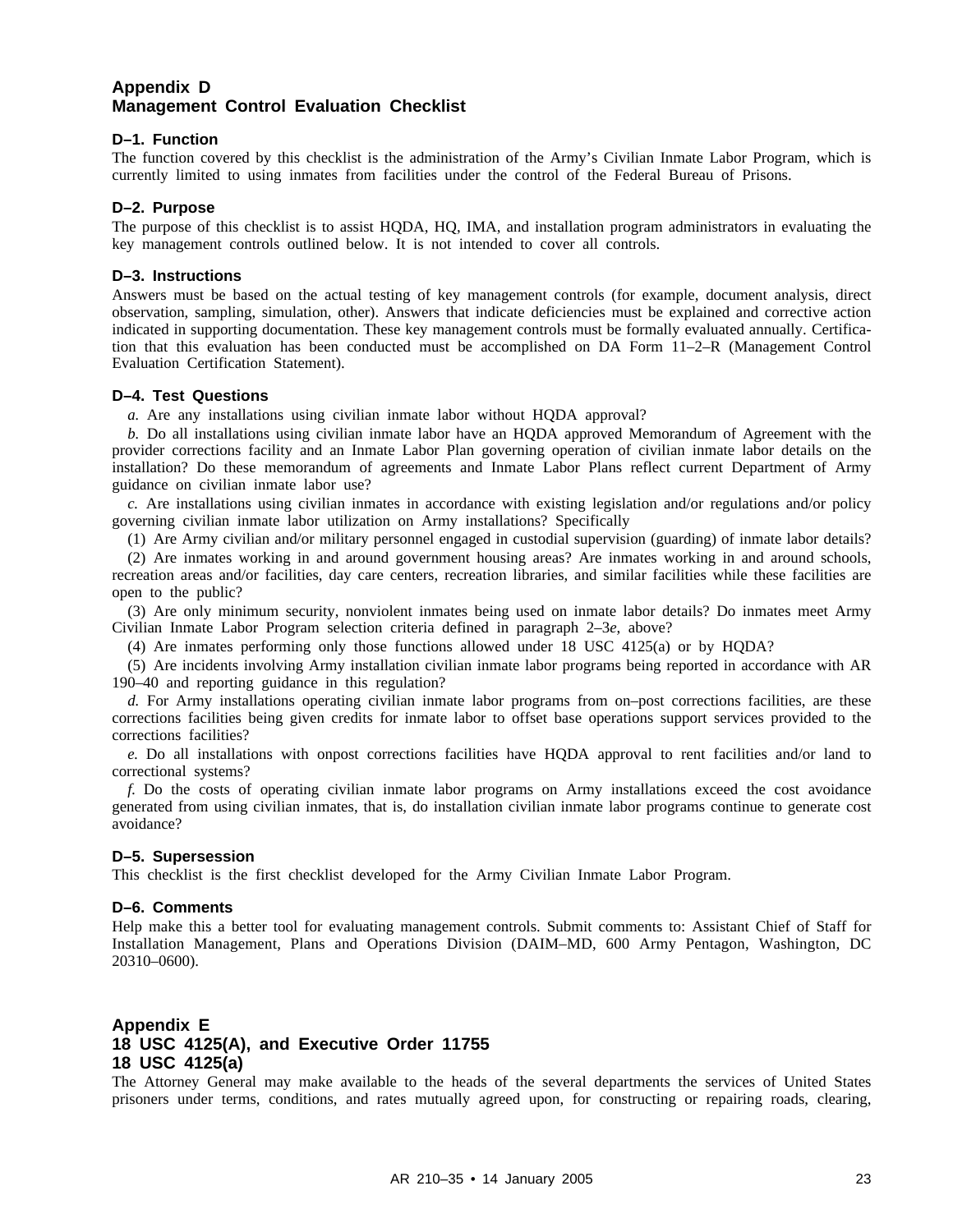maintaining and reforesting public lands, building levees, and constructing or repairing any other public ways or works financed wholly or in major part by funds appropriated by Congress.

Executive Order 11755, Dec 29, 1973, as amended by Executive Order 12608, Sep 9, 1987 and Executive Order 12943, Dec 13, 1994, Prison Labor.

The development of the occupational and educational skills of prison inmates is essential to their rehabilitation and to their ability to make an effective return to free society. Meaningful employment serves to develop those skills. It is also true, however, that care must be exercised to avoid either the exploitation of convict labor or any unfair competition between convict labor and free labor in the production of goods and services.

Under sections 3621 and 3622 of title 18 of the United States Code, the Bureau of Prisons is empowered to authorize Federal prisoners to work at paid employment in the community during their terms of imprisonment under conditions that protect against both the exploitation of convict labor and unfair competition with free labor.

Several States and other jurisdictions have similar laws or regulations under which individuals confined for violations of the laws of those places may be authorized to work at paid employment in the community.

Executive Order No. 325A, which was originally issued by President Theodore Roosevelt in 1905, prohibits the employment, in the performance of Federal contracts, of any person who is serving a sentence of imprisonment at hard labor imposed by a court of a State, territory, or municipality.

I have now determined that Executive Order No. 325A should be replaced with a new Executive Order which would permit the employment of non-Federal prison inmates in the performance of Federal contracts under terms and conditions that are comparable to those now applicable to inmates of Federal prisons.

NOW THEREFORE, pursuant to the authority vested in me as President of the United States, it is hereby ordered as follows:

SECTION 1.

*a.* All contracts involving the use of appropriated funds which shall hereafter be entered into by any department or agency of the executive branch for performance in any State, the District of Columbia, the Commonwealth of Puerto Rico, the Virgin Islands, Guam, American Samoa, the Commonwealth of the Northern Mariana Islands, or the Trust Territory of the Pacific Islands shall, unless otherwise provided by law, contain a stipulation forbidding in the performance of such contracts, the employment of persons undergoing sentences of imprisonment which have been imposed by any court of a State, the District of Columbia, the Commonwealth of Puerto Rico, the Virgin Islands, Guam, American Samoa, the Commonwealth of the Northern Mariana Islands, or the Trust Territory of the Pacific Islands. This limitation, however, shall not prohibit the employment by a contractor in the performance of such contracts of persons on parole or probation to work at paid employment during the term of their sentence or persons who have been pardoned or who have served their terms. Nor shall it prohibit the employment by a contractor in the performance of such contracts of persons confined for violation of the laws of any of the States, the District of Columbia, the Commonwealth of Puerto Rico, the Virgin Islands, Guam, American Samoa, the Commonwealth of the Northern Mariana Islands, or the Trust Territory of the Pacific Islands who are authorized to work at paid employment in the community under the laws of such jurisdiction, if

 $((1)(a))$  The worker is paid or is in an approved work training program on a voluntary basis;

((b)) Representatives of local union central bodies or similar labor union organizations have been consulted;

((c)) Such paid employment will not result in the displacement of employed workers, or be applied in skills, crafts, or trades in which there is a surplus of available gainful labor in the locality, or impair existing contracts for services; and

((d)) The rates of pay and other conditions of employment will not be less than those paid or provided for work of a similar nature in the locality in which the work is being performed; and

*(2).* The Attorney General has certified that the work release laws or regulations of the jurisdiction involved are in conformity with the requirements of this order.

((b)) After notice and opportunity for hearing, the Attorney General shall revoke any such certification under section 1(a)(2) if he finds that the workrelease program of the jurisdiction involved is not being conducted in conformity with the requirements of this order or with its intent or purposes.

((c)) The provisions of this order do not apply to purchases made under the micropurchase authority contained in section 32 of the Office of Federal Procurement Policy Act, as amended.

*SECTION 2.* The Federal Procurement Regulations, the Armed Services Procurement Regulations, and to the extent necessary, any supplemental or comparable regulations issued by any agency of the executive branch shall be revised to reflect the policy prescribed by this order.

*SECTION 3.* Executive Order No. 325A is hereby superseded.

*SECTION 4.* This order shall be effective as of January 1, 1974.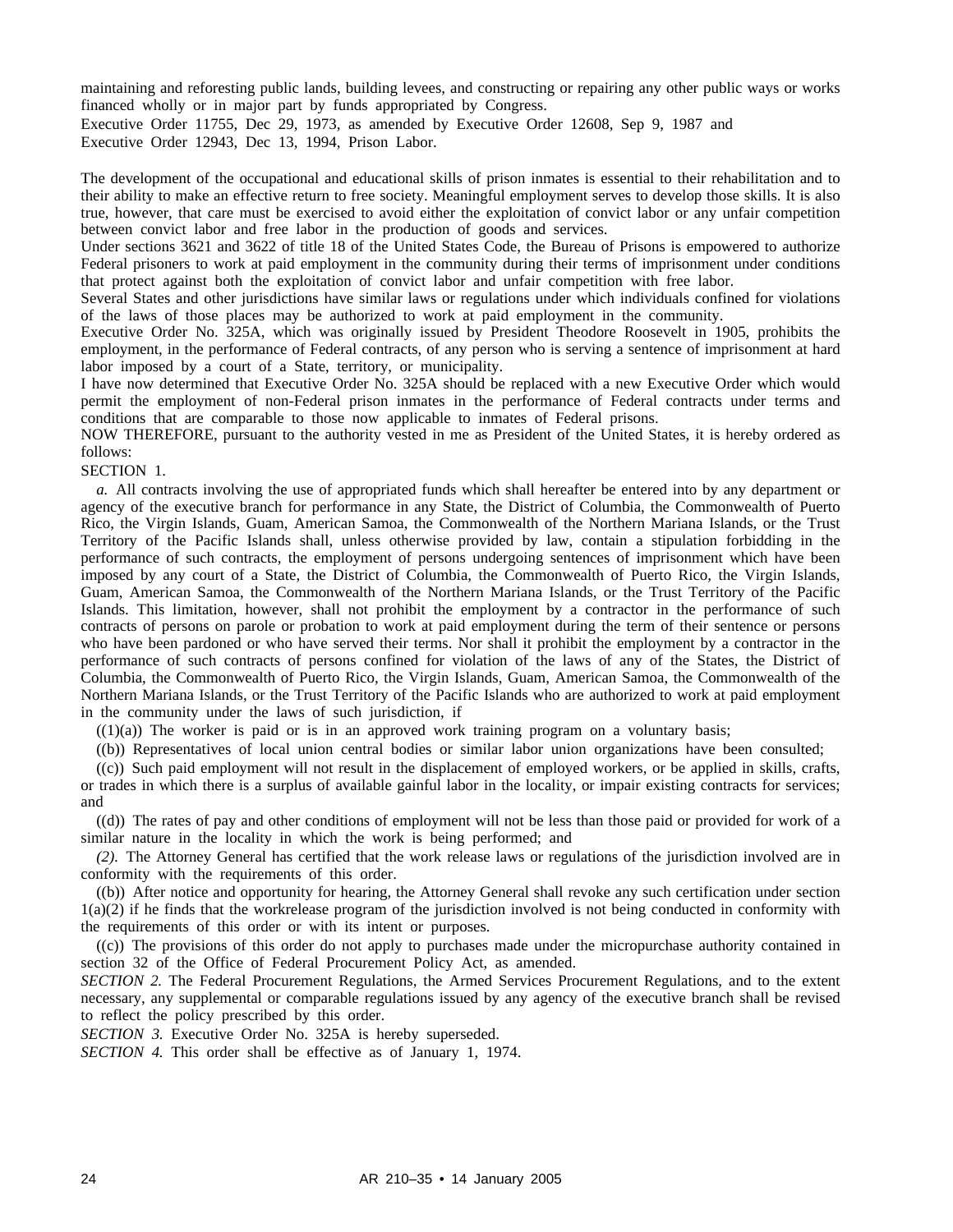#### **Glossary**

**Section I Abbreviations**

**ACSIM** Assistant Chief of Staff for Installation Management

**AR** Army Regulation

**ASA(FMC)** Assistant Secretary of the Army (Financial Management and Comptroller)

**ASA(IE)** Assistant Secretary of the Army (Installations Environment)

**ASA(MRA)** Assistant Secretary of the Army (Manpower and Reserve Affairs)

**CFR** Code of Federal Regulation

**DA** Department of the Army

**DCS, G-1** Deputy Chief of Staff for Personnel

**DOD** Department of Defense

**DODI** Department of Defense Instruction

**EO** Executive Order

**FAR** Federal Acquisition Regulation

**FBOP** Federal Bureau of Prisons

**HQDA** Headquarters, Department of the Army

**HQ, IMA** Headquarters, Installation Management Agency

**ISA** Interservice, Interagency, or Interdepartmental Support Agreement

**MOA** Memorandum of Agreement

**MP** Military Police

**NAFI** Nonappropriated fund instrumentality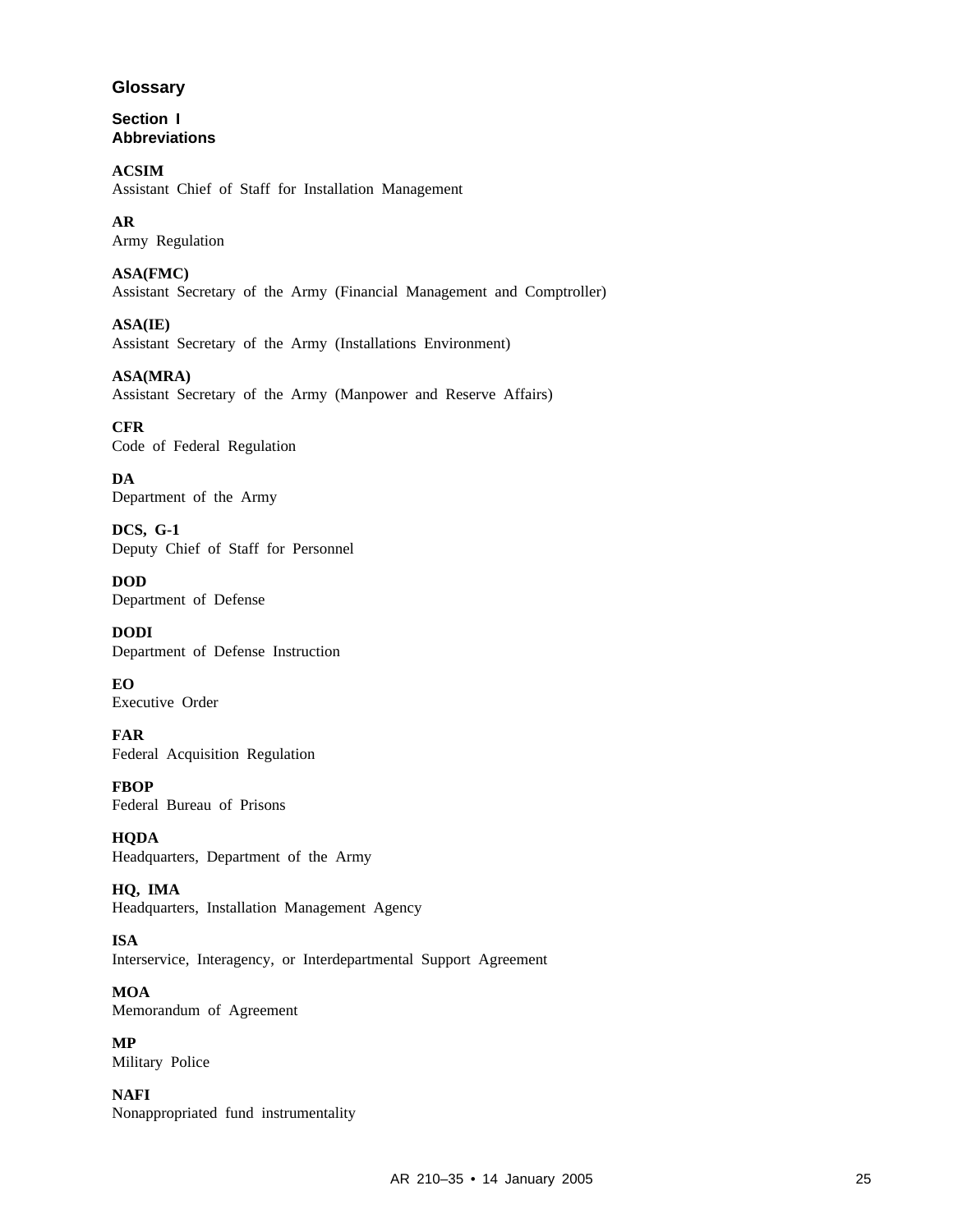#### **OSHA**

Occupational Safety and Health Administration

#### **PL**

Public Law

#### **PM**

Provost Marshal General

#### **SJA**

Staff Judge Advocate

#### **USC** United States Code

**Section II Terms**

#### **10 USC 2667 (Leases; Non-Excess Property)**

The Federal law governing leases of DOD property.

#### **18 USC 4125(a) (Public Works; Prison Camps)**

The Federal law governing services Federal civilian inmates can perform for DOD agencies.

#### **29 CFR 1910 (Occupational Safety and Health Standards)**

The Federal law governing workplace safety and health standards.

#### **31 USC 1342 (Limitation on Voluntary Services)**

The Federal law prohibiting Federal government employees or officers from accepting voluntary services except as specifically allowed by law.

#### **Executive Order 11755**

Executive Order governing use of non-Federal civilian inmates on Federal contracts.

#### **Civilian inmates**

Prisoners incarcerated in a Federal, State, or local government penal facility. Prisoners of a military confinement facility are not civilian inmates.

#### **Civilian Inmate Labor Program**

Legislation, regulations, policies, and procedures governing the use of civilian inmates on Army installations.

#### **Compensation**

Includes any payment, gift, benefit, reward, favor, or gratuity provided directly or indirectly for services rendered by the person accepting such payment. Compensation will be deemed indirectly received if it is paid to an entity other than the individual, in exchange for services performed by the individual.

#### **Corrections facility**

Facility providing correctional treatment to civilian prisoners to motivate them for return to the civilian community.

#### **Custodial supervision**

Any activity undertaken to ensure charge and control, i.e. guarding inmates. This does not include oversight or quality assurance.

#### **DA personnel**

Department of the Army civilian employees; active duty personnel; National Guard and Reserve personnel on active duty for training or when performing Federal duties or engaging in any activity directly related to the performance of a Federal duty or function.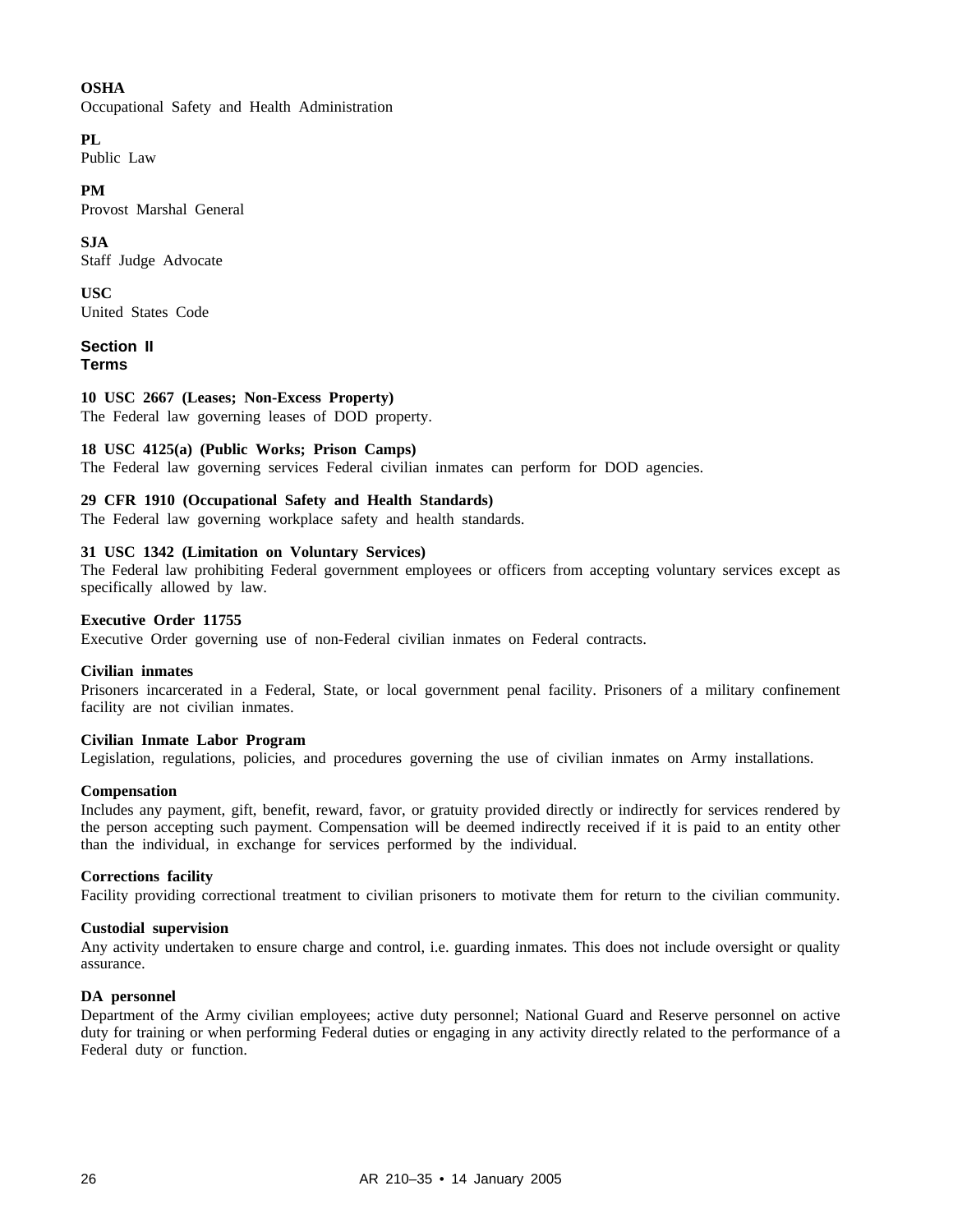#### **Direct labor costs**

Costs for inmate labor hours worked, i.e., labor costs charged by the corrections facility for working inmates on Army property.

#### **DOD personnel**

Civilian employees and active duty personnel of the Army, Navy, Air Force, and Marine Corps.

#### **Employment**

A relationship under which an individual furnishes services in return for any payment or other compensation paid directly or indirectly to the individual for the services.

#### **Gratuity**

Any gift, favor, discount, entertainment, hospitality, loan, forbearance, or other item having monetary value. It includes services as well as gifts of training, transportation, local travel, lodgings and meals, whether provided in-kind, by purchase of a ticket, payment in advance, or reimbursement after the expense has been incurred.

#### **HQDA**

The executive part of the Department of the Army at the seat of Government. Consists of the Office of the Secretary of the Army and the Army Staff.

#### **Installation**

Installations, agencies, airfields, areas, armories, arsenals, bases, camps, centers, depots, districts, divisions, forts, garrisons, laboratories, projects, etc. under the Active Army, the U.S. Army Reserve, the Army National Guard, and Civil Works responsibilities of the U.S. Army Corps of Engineers.

#### **Interservice, interagency, or interdepartmental support**

Support provided by one Federal agency or subdivision thereof to another Federal, State or local agency or subdivision thereof when at least one of the participating agencies or subdivisions is the Department of Defense or a DOD Component.

#### **Headquarters, Installation Management Agency**

Headquarters, Installation Management Agency (HQ, IMA). A subordinate command of Office of the Assistant Chief of Staff for Installation Management (OACSIM). Responsible for all actions at Army installations worldwide through their seven regions.

#### **Memorandum of Agreement**

The documentation of mutually agreed statement of facts, intentions, procedures, parameters, and policies for future actions and matters of coordination.

#### **Minimum (level) security inmates**

Civilian inmates who do not need constant guard and who have committed nonviolent crimes. Minimum security inmates participating in the Civilian Inmate Labor Program are also usually within 1 year of parole, are medically cleared for regular duty status with no medical or psychological restrictions, and have no prior employment or relationship with the host agency (Army organization using civilian inmates).

#### **Nominal costs**

Minor costs incidental to installation Civilian Inmate Labor Program operations. Nominal costs may be costs for equipment, materials and supplies used in inmate labor details, telephone calls to corrections facilities, lunch time meals, and transporting inmates to and from corrections facilities.

#### **Oversight**

Activities associated with specifying work to be done; training inmates in performing assigned work, using special equipment, and safety precautions; showing inmates location of the work site; and performing quality assurance inspections of inmate work.

#### **Program administration costs**

Costs incurred by the installation in administrating their Civilian Inmate Labor Program, such as preparing the Memorandum of Agreement or Interservice, Interagency, or Interdepartmental Support Agreement, oversight, and reporting.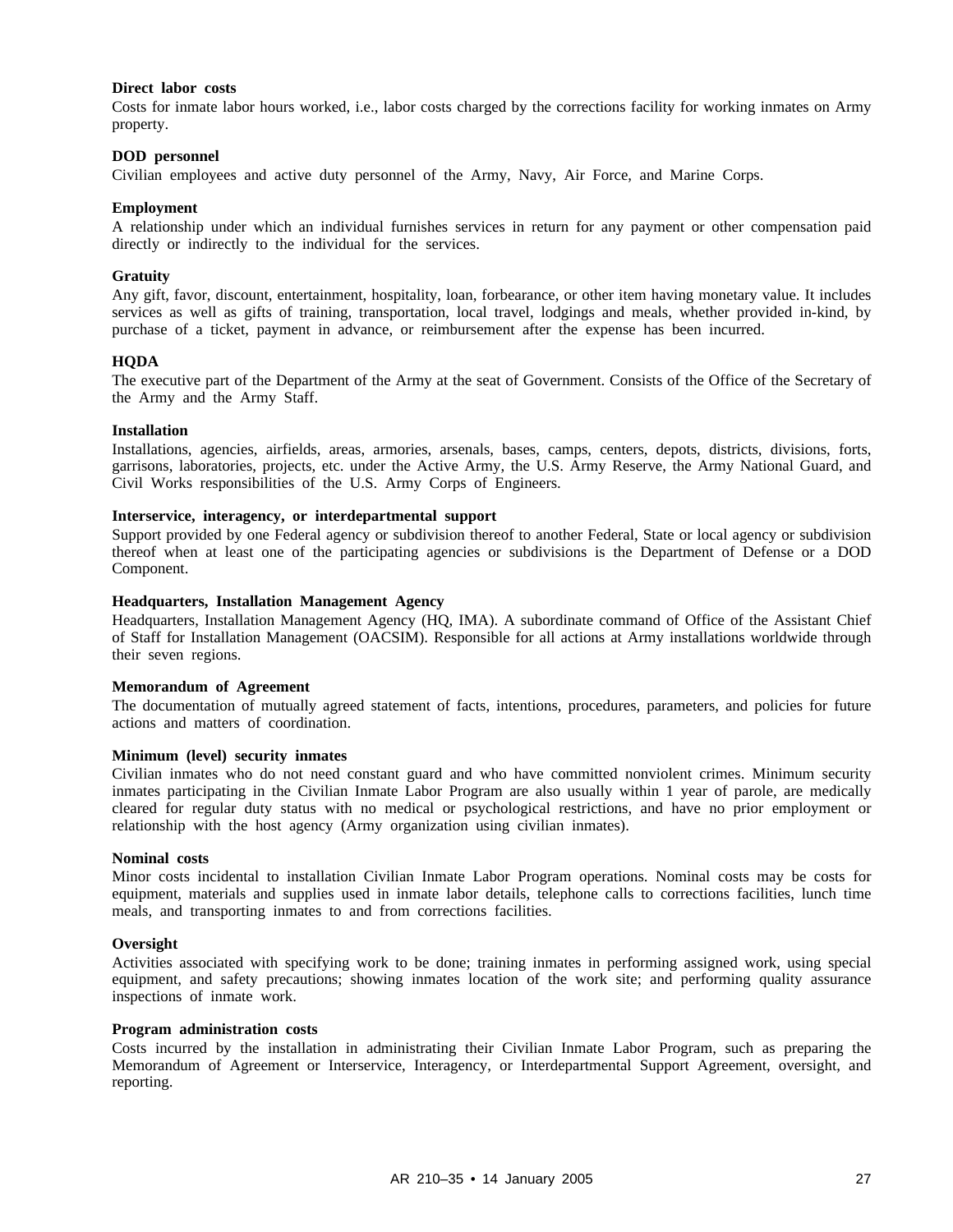#### **Quality assurance**

Those actions taken by the Government to determine that the services received meet quality, quantity, and timeliness specifications.

#### **Serious incidents**

Any actual or alleged incident, accident, misconduct, or act, primarily criminal in nature that, because of its nature, gravity, potential for adverse publicity, or potential consequences warrants timely notice to HQDA.

#### **Section III**

#### **Special Abbreviations and Terms**

This section contains no entries.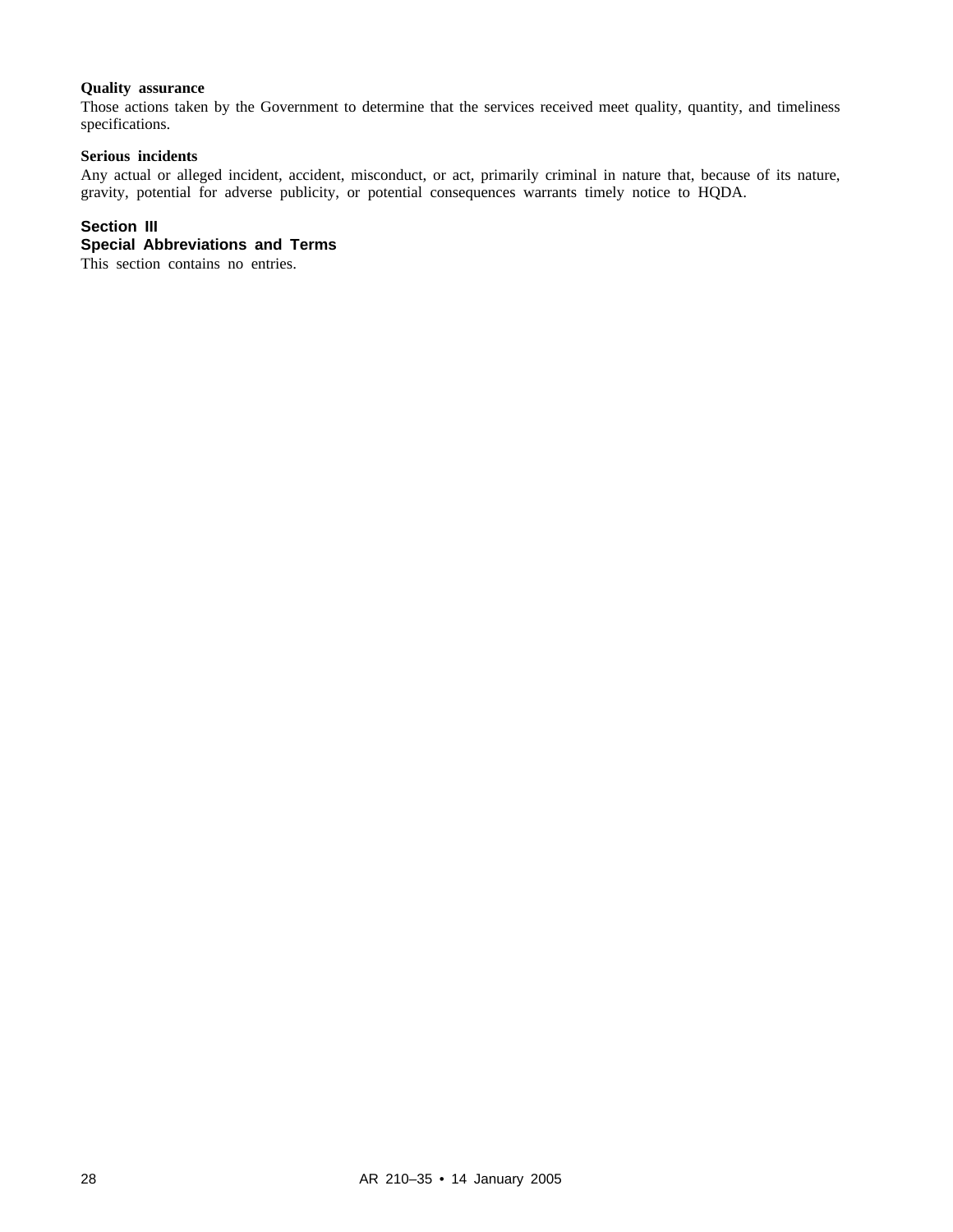**Index** This index is organized alphabetically by topic and by subtopic within a topic. Topics and subtopics are identified by paragraph number. **Accountability of Inmates , 2-3f, 2-3l Approval Authority , 1-4a Control and Custody , 2-3f, 2-3k Cost Avoidance , 1-4k, 2-1b, 2-4a, 4-3b Credits for Inmate Labor , 2-3b, 3-6c Damage to Property , 2-3g, 3-3a Demonstration Project , 1-1, 2-1d Escape , 1-4h, 2-3e, 3-4c, 3-4d, 4-1 Federal Bureau of Prisons (FBOP) , 2-1a, 3-2b, 3-5 Fraternization , 2-3i Gratuity , 2-3b Housing Areas , 2-3a Inmate Labor Plan, , 1-4, 2-4 Interservice, Interagency, or Interdepartmental Support Agreements (ISA) , 1-4, 1-5, 2-3, 3-3, 3-5, 3-6 Labor Unions , 1-4, 1-5, 2-4 Leases , 1-1, 1-5c, 3-1, 3-2, 3-5 Liability , 2-3i License, Operators , 2-3b Local Inmates , 1-1, 1-4k, 2-1, 2-2 Media , 1-4c, 2-3m, 2-4a, 4-2, 4-3d, 4-3l Medical Care , 2-3j, 3-4b,3-4c Medical Records , 2-3k Medical Supplies , 2-3a Memorandum of Agreement (MOA) , 1-4, 1-5, 2-1, 2-3, 2-4, 3-5, 3-6 Minimum security inmate classification , 2-3e, 3-1 Military Police (MP) , 3-4d, 4-3c**

**Outgrant , 3-5, 3-6 Oversight/Monitoring , 2-3f, 2-4b, 2-4l, 4-3a**

**Nominal Costs , 2-3b**

**Permit , 3-5 Press Release , 2-3m Prison Camps , 1-1, 1-4, 2-4, 3-1, 3-2, 3-4, 3-5, 4-1, 4-2, 4-5**

**Real Property , 1-4a, 1-4e, 1-4g, 3-2c, 3-3j, 3-5a, 3-5c Reimbursement , 1-4b, 2-3b, 2-3j, 3-3i Rights of Entry , 1-4g Riots , 1-4h, 2-3e, 3-4c, 3-4d, 3-4e, 4-1**

**Safety , 2-3a, 2-3b, 2-3f, 2-3i, 2-3l, 2-4b Security , 2-3k, 2-4b, 3-3b, 3-4, 3-5 Serious Incidents , 1-4h, 2-4a, 3-4c, 4-1 Services Inmates Perform , 2-3c State Inmates , 1-1, 1-4k, 2-1, 2-2, 2-3e, 3-2, 3-3i, 3-5 Timecards , 2-3f Training , 1-5c, 2-1d, 2-3b, 2-3f, 2-3i, 2-3l, 2-4b Voluntary Services , 2-1d, 3-2c Weapons , 3-4a**

**Utility , 3-3k, 3-5a, 3-6a, 3-6b, 4-3**